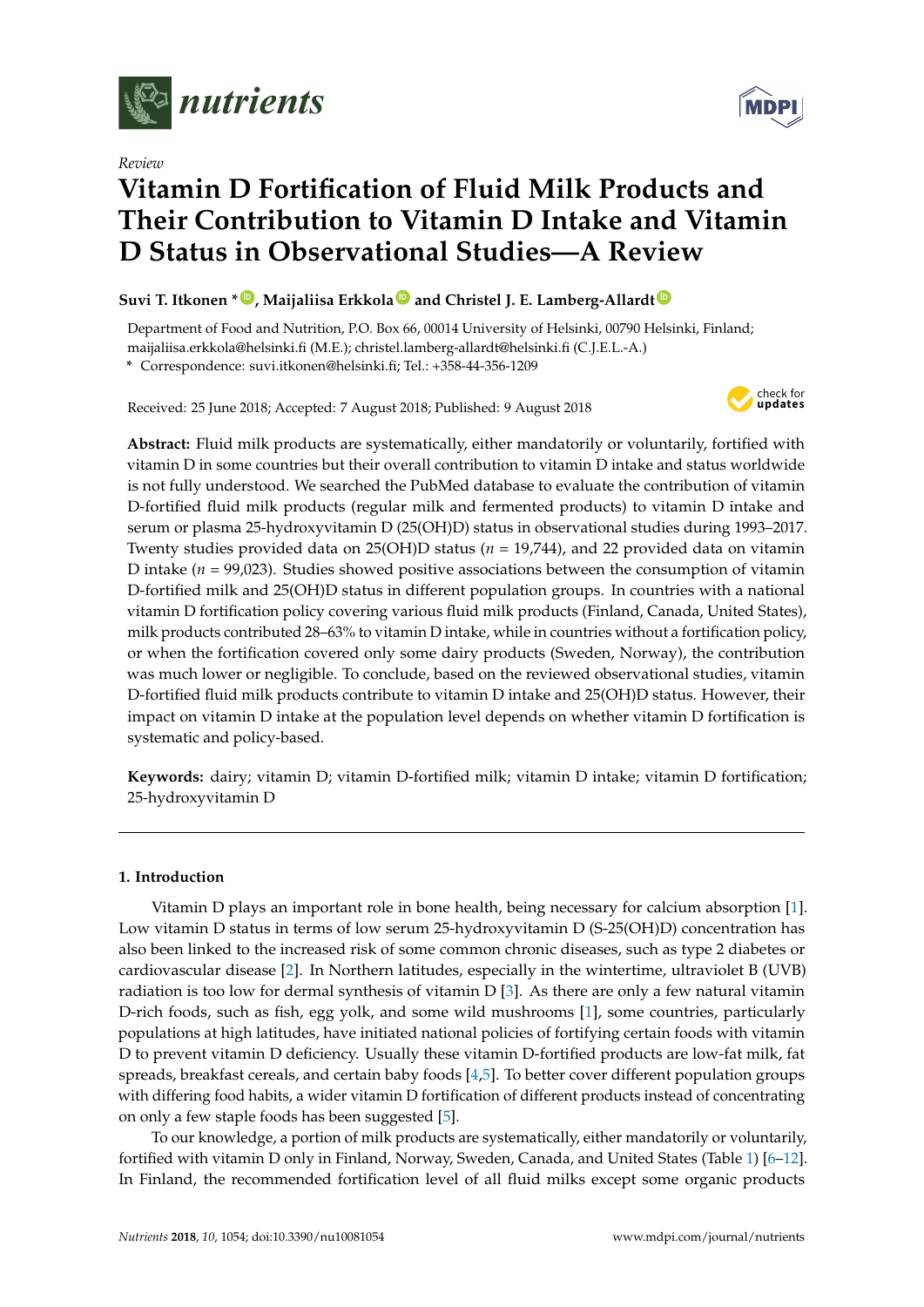is currently 1  $\mu$ g/100 g, but some products with a concentration of 2  $\mu$ g/100 g are available on the market [\[6,](#page-15-4)[7\]](#page-15-6). The fortification is voluntary, but all manufacturers unanimously follow the recommendations. In Norway, only one type of milk is recommended to be fortified with vitamin D at a concentration of 0.4  $\mu$ g/100 g [\[8\]](#page-15-7). Sweden recently doubled the fortification levels of fluid milks to 1 µg/100 g and extended the mandatory fortification to cover all fluid milk products with <3% fat [\[9](#page-15-8)[,10\]](#page-15-9). Health Canada has also proposed increasing the mandatory vitamin D fortification of fluid milks from around 1  $\mu$ g/100 g to 2  $\mu$ g/100 g as a consequence of the inadequate vitamin D intake among the population [\[11\]](#page-15-10). In the United States, fluid milks can be fortified with vitamin D by around 1 µg/100 g; the fortification is not mandate at the federal level, but most states mandate fortification [\[12\]](#page-15-5). In other countries, such as United Kingdom, Ireland, Spain, and Australia, the fortification is not systematic, but there is a varying number of vitamin D-fortified milk products available [\[13–](#page-15-11)[17\]](#page-15-12). However, data on their proportion to the total amount of dairy products in different countries is not easily accessed due to fluctuations in the market. This causes a knowledge gap on the prevalence of vitamin D fortified fluid milks and their contribution to vitamin D intake worldwide.

In the latest updated systematic review and meta-analysis on the effects of vitamin D fortification in randomised controlled trials (RCT), 12 of the 16 included studies used different milk products, such as fluid milk or milk powder, as a carrier of vitamin D [\[18\]](#page-15-13). Four of these studies used vitamin D-fortified milk and two used vitamin D-fortified yoghurt drinks. All of the studies showed the efficacy of the studied milk products to increase the S-25(OH)D concentration or decrease the decline in S-25(OH)D status during the wintertime relative to the control group [\[19–](#page-16-0)[24\]](#page-16-1). Further, in Finland, the vitamin D fortification of fluid milks has been shown to improve the S-25(OH)D status independently among regular milk users after extensive changes in the national vitamin D fortification policy in an 11-year follow-up study [\[25\]](#page-16-2).

The aim of this review was to investigate the contribution of vitamin D-fortified fluid milk products (regular milk and fermented products, such as sour milk and yoghurt) (i) to vitamin D intake; and (ii) to vitamin D status (25(OH)D concentration in plasma or serum in observational studies with a special focus on differences possibly caused by different vitamin D fortification policies.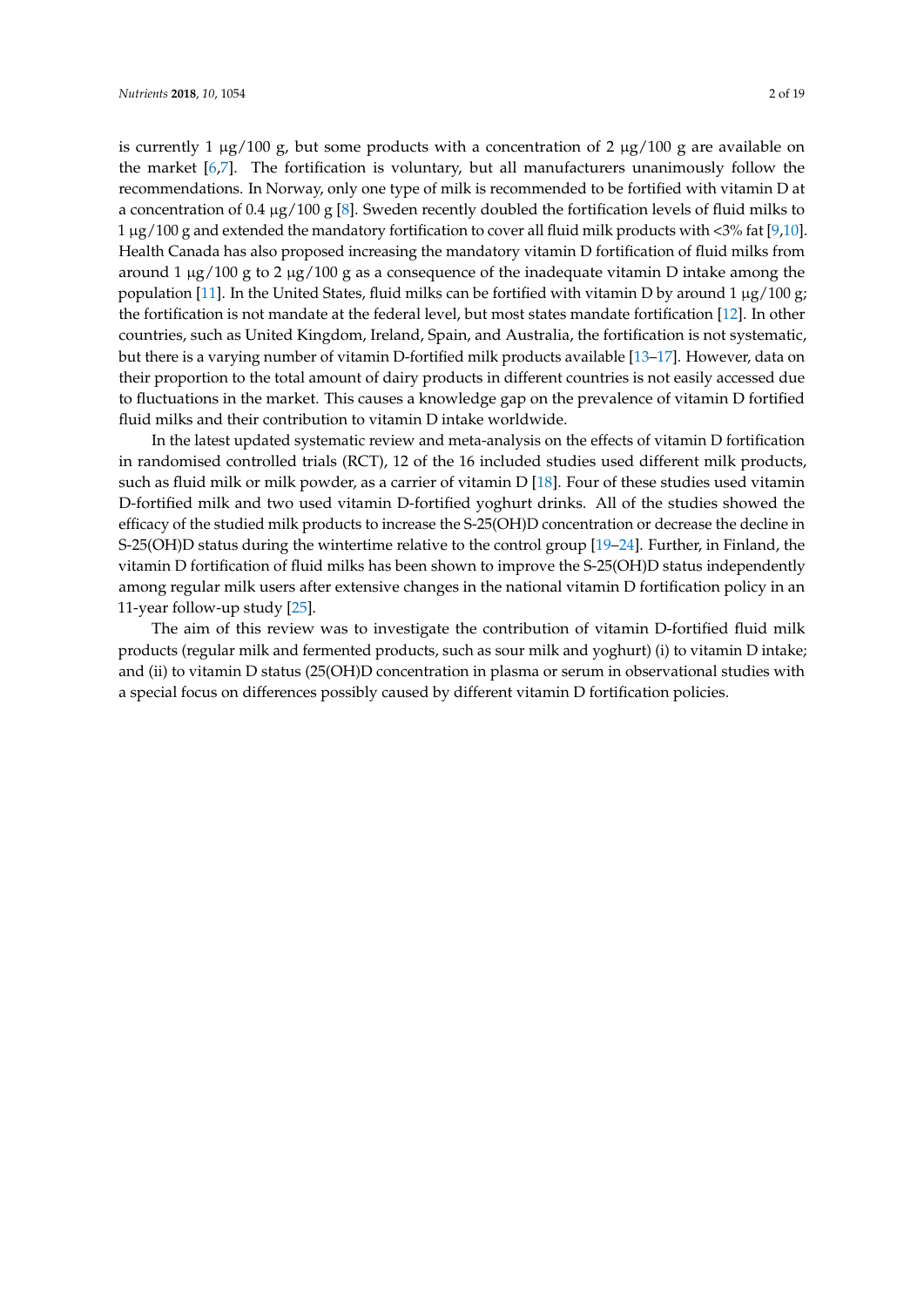| Country            | Vitamin D-Fortified Milk Products                                                         | <b>Type of Fortification</b> | <b>Added Amount of Vitamin D</b>                                               | New Proposed Amounts of Vitamin D                  |
|--------------------|-------------------------------------------------------------------------------------------|------------------------------|--------------------------------------------------------------------------------|----------------------------------------------------|
| Finland $[6,7]$    | fluid milk products (milk, yoghurt, sourmilk) *<br>extra low-fat milk (also lactose free) | voluntary                    | $1 \mu g / 100 g$                                                              | na                                                 |
| Norway $[8]$       |                                                                                           | voluntary                    | $0.4 \,\mathrm{\mu g} / 100 \,\mathrm{g}$                                      | na<br>0.95–1.10 $\mu$ g/100 g for milk <3% fat     |
| Sweden $[9,10]$    | low-fat milk (max 1.5% fat)                                                               | mandatory                    | $0.38 - 0.50 \mu g / 100 g$                                                    | $0.75-1.10 \mu g/100 g$ for fermented milk <3% fat |
| Canada [11]        | milk                                                                                      | mandatory                    | $0.825 - 1.125 \,\mu g / 100 \,g$                                              | $2 \mu g / 100 g$                                  |
| United States [12] | fluid milk (also acidified milk and cultured<br>milk), yoghurt                            | voluntary <sup>‡</sup>       | $1.05 \mu g / 100 g$ for milk<br>2.225 $\mu$ g/100 g for yoghurt $\frac{5}{7}$ | na                                                 |

**Table 1.** Countries with a vitamin D fortification policy of fluid milk products.

<span id="page-2-0"></span> $^*$  In regard to organic milk products, it is mandatory to add 1 µg/100 g vitamin D to homogenized fat-free milk (not allowed on other organic milk products).  $^\ddagger$  for milk products, only evaporated and non-fat dry milk are mandatorily fortified. <sup>§</sup> maximum amount; na = not applicable.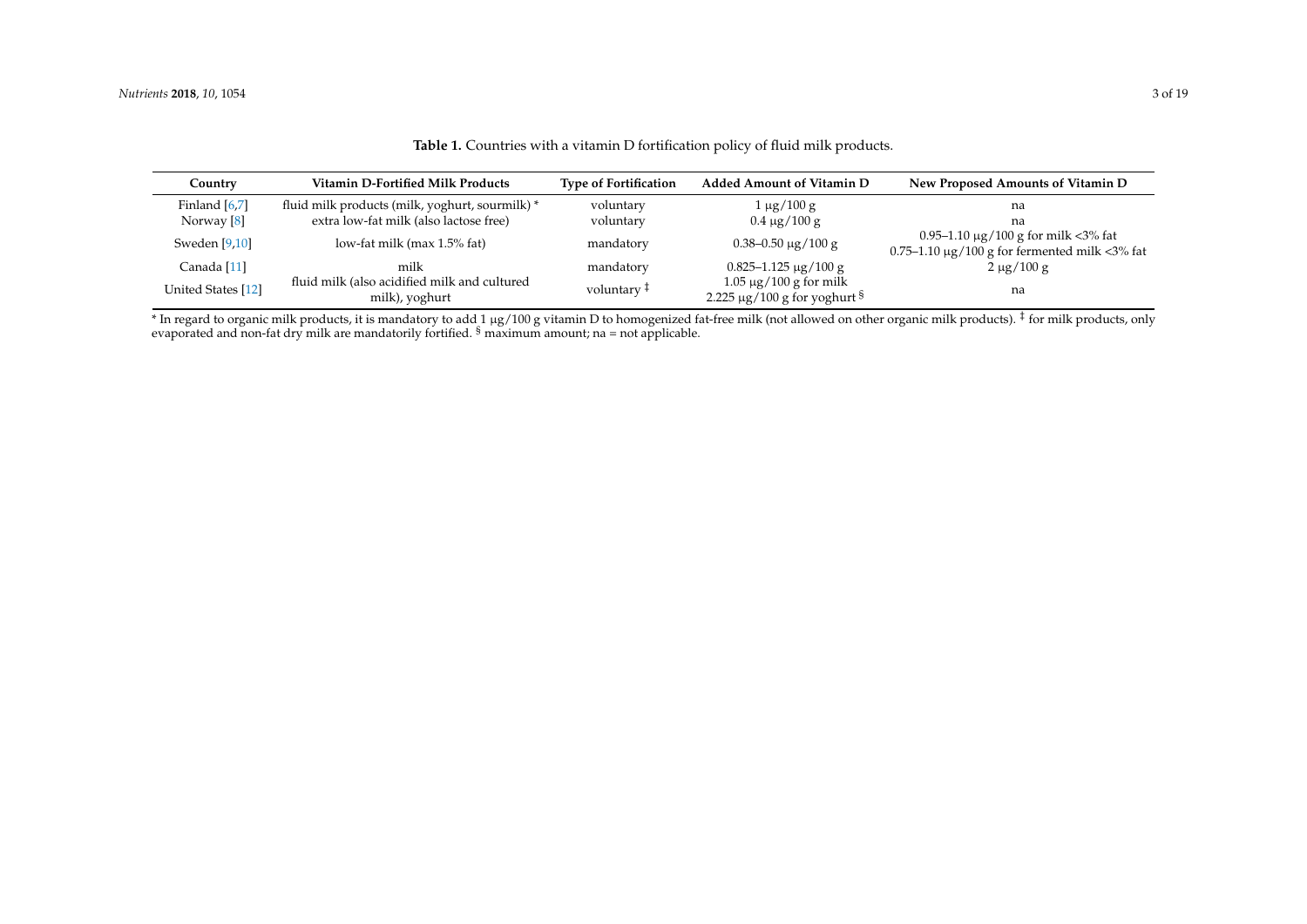## **2. Materials and Methods**

## *2.1. Data Sources and Search Strategy*

The literature search was done in the PubMed database at the end of December 2017. The search terms were the following combination of keywords: "vitamin D" [MeSH Terms] OR "vitamin D" [All Fields] OR "ergocalciferols" [MeSH Terms] OR "ergocalciferols" [All Fields]) AND (dairy [All Fields] OR ("milk, human" [MeSH Terms] OR ("milk" [All Fields] AND "human" [All Fields]) OR "human milk" [All Fields] OR "milk" [All Fields] OR "milk" [MeSH Terms])) AND (fortification [All Fields] OR fortified [All Fields]". We limited the search to articles that had the search terms in their title, abstract or among keywords. The data search was restricted to the last 25 years from 1993 to 2017.

## *2.2. Eligibility and Study Selection*

Two independent authors reviewed the titles and abstracts of all identified studies and selected observational studies that reported either vitamin D intake or 25(OH)D status in plasma or serum for full-text screening. Among the full-texts, the eligibility of the articles was screened using the following exclusion criteria: full-text in a language other than English, studies with disease outcomes, participants/patient groups with diagnosed diseases, participants aged less than one year, studies in which the contribution of *growing up milks* (special products marketed for 1 to 3-year-olds) could not be separated from that of other fluid milks, RCTs, and reviews. In addition, nationally representative study reports in local languages other than English were searched to cover vitamin D intake data from all countries with vitamin D fortification policy of fluid milks.

#### *2.3. Data Extraction*

The following information was extracted from eligible studies: first author's name, publication year, country, number and age range of subjects, dietary assessment method, total and/or dietary vitamin D intake (vitamin D intake studies), vitamin D intake from milk (vitamin D intake studies), contribution of milk to vitamin D intake (vitamin D intake studies), latitude (25(OH)D studies), season that blood was drawn (25(OH)D studies), 25(OH)D assay method and quality control of assay (25(OH)D studies), and 25(OH)D concentrations (25(OH)D studies). The results were stratified by the population groups as follows: "children and adolescents" (vitamin D and 25(OH)D studies), "pregnant women and mother-child pairs" (25(OH)D studies), and "adults, elderly, and all age groups" (vitamin D and 25(OH)D studies). In addition, the results were reported by country. In some cases, the results were stratified by supplement use or other factors, depending on the original study design. In 25(OH)D studies, the role of vitamin D-fortified milk on vitamin D status was examined as a determinant of vitamin D status or as a comparison of the 25(OH)D status between low or non-users of vitamin D-fortified milk and more frequent users. If the contribution of milk to total vitamin D intake was not provided, it was calculated from the reported total intake and vice versa. International units were converted to micrograms, and 25(OH)D concentrations in ng/ml were converted to nmol/L. In this study, we referred to the Institute of Medicine threshold for S-25(OH)D status, where ≤30 nmol/L is vitamin D deficient, 30–49.9 nmol/L is insufficient, and  $\geq$ 50 nmol/L is sufficient [\[26\]](#page-16-3).

## **3. Results**

Figure [1](#page-4-0) shows the literature search and study selection process. We found 337 articles that were published between 1993 and 2017, and their titles and abstracts were scanned. Fifty-one full-text review papers were selected. Of these, two were unavailable and the corresponding author could not be reached, and 15 were not relevant to the research questions. Thus, 34 papers were included in the review process. Of these, 20 provided data on the 25(OH)D status, and 20 provided data on vitamin D intake. Additionally, intake data in national surveys covering countries with a fluid milk vitamin D fortification policy that were not covered in the PubMed search (Norway, Sweden) were explored. One Norwegian [\[27\]](#page-16-4) and one Swedish report [\[28\]](#page-16-5) in local language were found and were included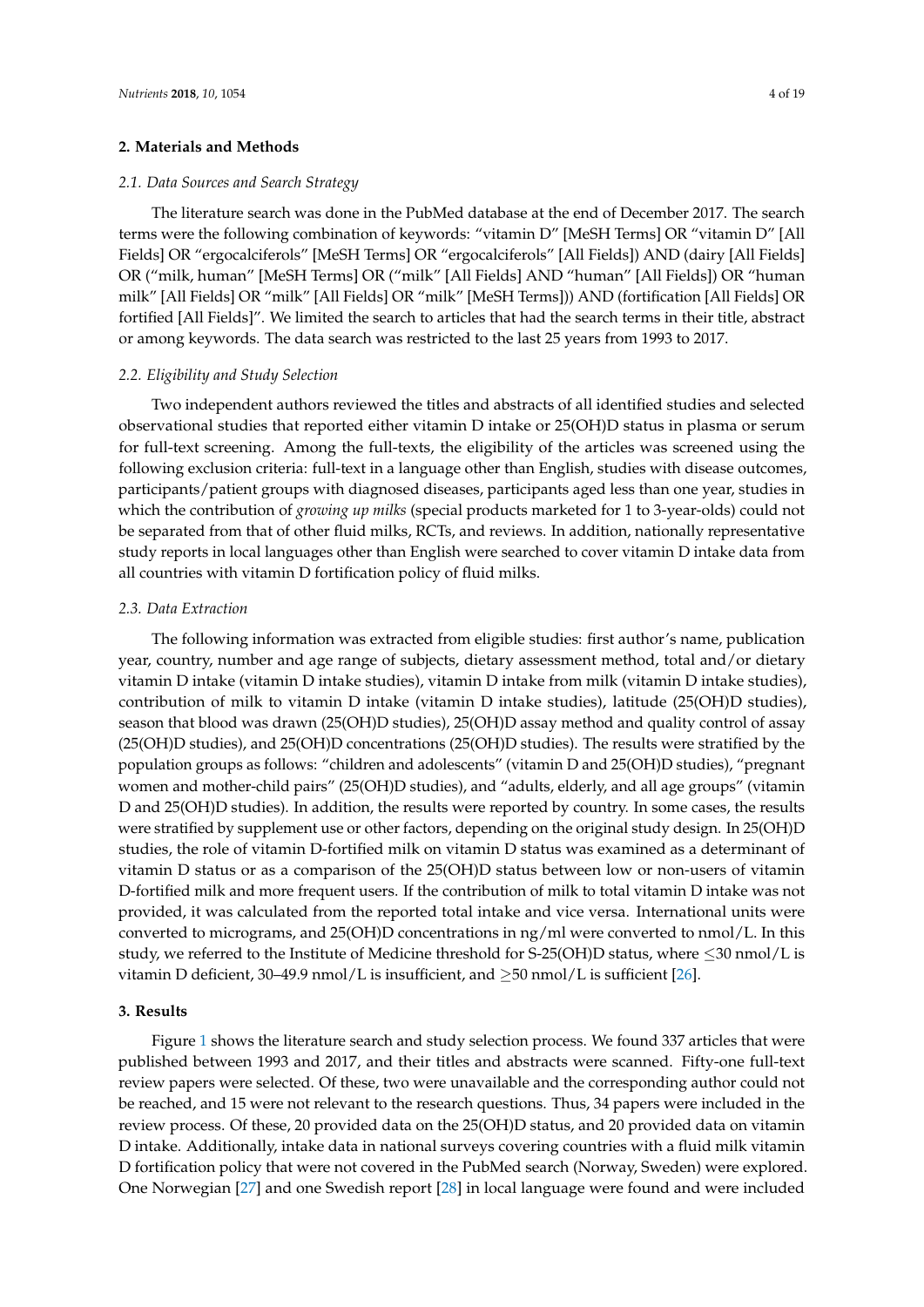to provide data on vitamin D intake and the contribution of milk in those countries. Nationally representative data from other countries with a vitamin D fortification policy were already found in representative data from other countries with a vitamin D fortification policy were already found in the literature search. the literature search.

<span id="page-4-0"></span>

**Figure 1.** Literature search and study selection process. **Figure 1.** Literature search and study selection process.

# *3.1. Contribution of Vitamin D-Fortified Milk to Vitamin D Intakes 3.1. Contribution of Vitamin D-Fortified Milk to Vitamin D Intakes*

For this review, 22 observational studies reported data on the contribution of vitamin D-fortified For this review, 22 observational studies reported data on the contribution of vitamin D-fortified milk to vitamin D intake including 99,023 subjects (Table 2). Data from the following countries were milk to vitamin D intake including 99,023 subjects (Table [2\)](#page-8-0). Data from the following countries were provided: United States (6 studies), Canada (4), Finland (4), Ireland (2), Australia (1), Norway (1), provided: United States (6 studies), Canada (4), Finland (4), Ireland (2), Australia (1), Norway (1), Spain Spain (1), Sweden (1), and United Kingdom (1). Additionally, one study provided data from both the (1), Sweden (1), and United Kingdom (1). Additionally, one study provided data from both the United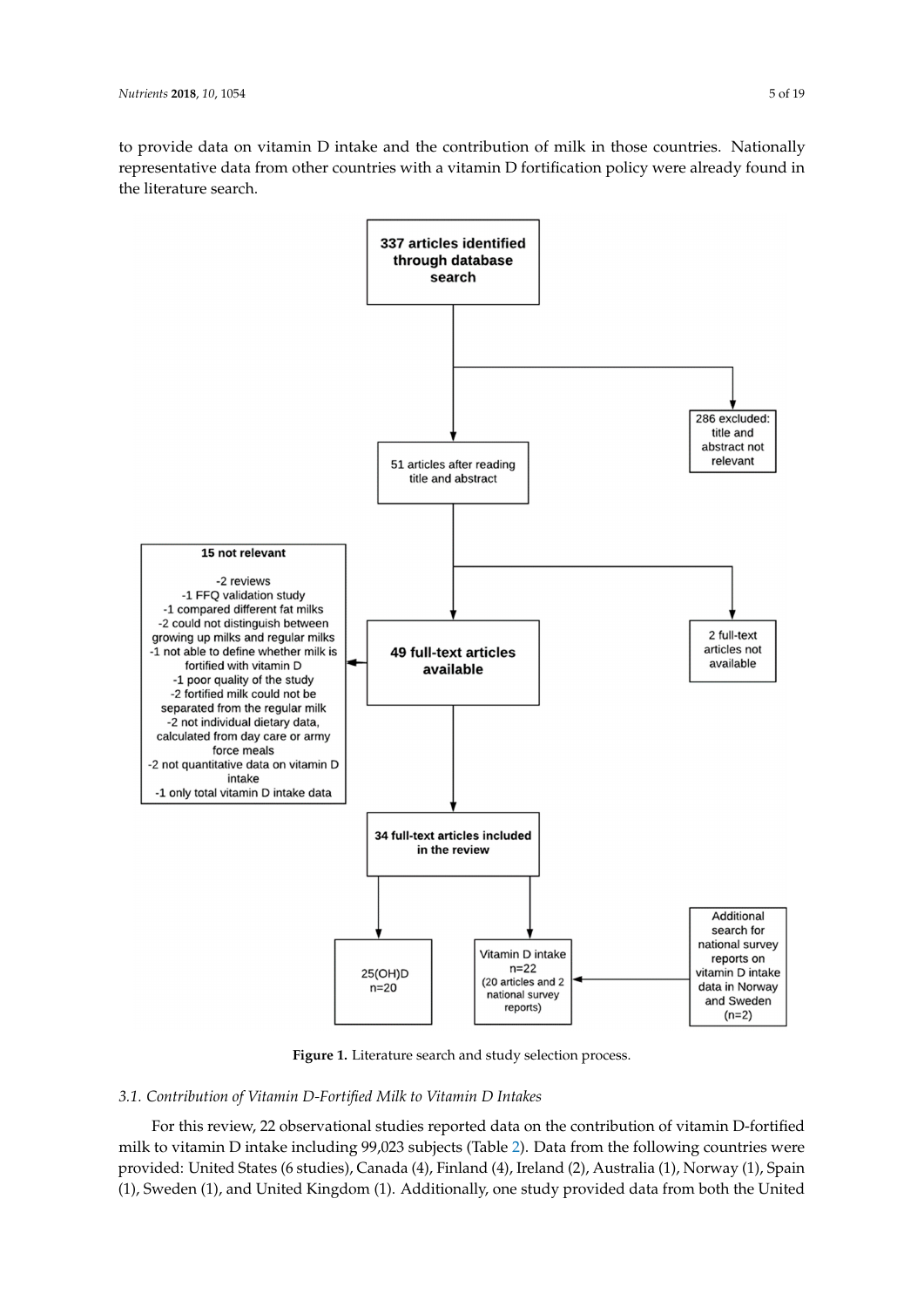States and Canada. Various methods to assess vitamin D intake were used: food records (8 studies), 24 h recalls (7), food frequency questionnaires (FFQ) (4), one-week diet history (1), household food diary (1), and both FFQ and food records (1).

### 3.1.1. Children and Adolescents

In the studies of Irish and British children and adolescents, the total vitamin D intakes were 2.8–3.5 µg/day and dietary intakes were 1.6–2.6 µg/day [\[13](#page-15-11)[–15\]](#page-15-21). Fortified milks provided 0.4 µg/day or less vitamin D [\[13](#page-15-11)[–15\]](#page-15-21). It is notable that the consumption of vitamin D-fortified milk was not common; in the study of Black et al. [\[13\]](#page-15-11), only 4–5% of subjects consumed vitamin D-fortified milk. In contrast, in countries with policy-based vitamin D fortification, i.e., in the United States, Canada, and Finland, the mean dietary vitamin D intakes in children were 4.4–5.9  $\mu$ g/day, and 2.3–3.3  $\mu$ g/day of that originated from milk products, covering more than half of the total dietary intake [\[29–](#page-16-6)[32\]](#page-16-7).

## 3.1.2. Adults and the Elderly, and Studies Including All Age Groups

In Spain and Australia, some of the fluid milks on the market are fortified with vitamin D and studies conducted in these countries among the adult population showed that the contribution of milk to total vitamin D intake was 15–18%, with total intakes being 3.5 and 4.4  $\mu$ g/day, respectively [\[16](#page-15-22)[,17\]](#page-15-12). In a Canadian population-based study among adults, the total vitamin D intake was shown to be 5.6 µg/day among females and 4.8 µg/day among males, and milk contributed 48% of the total vitamin D intake among females and 63% among males [\[33\]](#page-16-8). In other large American and Canadian population-based studies covering all age groups, 1.9–2.9 µg of vitamin D ingested per day originated from milk, while mean total vitamin D intakes ranged from 4.2 to 9.8 µg/day and dietary intakes from 3.9 to 7.0  $\mu$ g/day, milk contributing 44–49% of the vitamin D intake [\[33](#page-16-8)[–37\]](#page-17-0). In a smaller study carried out among the adult population in the United States as well in a Canadian study on Inuit and Inuvialuit women, vitamin D intakes were similar to those found in the larger studies; however, the contribution of milk to vitamin D intake was slightly lower, 31–43% [\[38,](#page-17-1)[39\]](#page-17-2). In line with the newer studies, in two studies carried out among elderly people in the United States that were published in the 1990s, half of the vitamin D intake originated from milk [\[40](#page-17-3)[,41\]](#page-17-4). The recent representative population-based study in Finland [\[25\]](#page-16-2) showed that 34% of dietary vitamin D intake originated from vitamin D-fortified fluid milk products which is similar to the proportion observed in the latest National FINDIET Study—28–39%, varying between age and sex groups [\[42\]](#page-17-5). Dietary vitamin D intakes in the study of Jääskeläinen et al. were the highest among all of the studies included in this review: 14  $\mu$ g/day among men and 12  $\mu$ g/day among women [\[25\]](#page-16-2). Data on the contributions of milk to vitamin D intake in other Nordic European countries following the implementation of a national vitamin D fortification policy have also been provided. The latest Norwegian national dietary survey reported that extra-skimmed milk, the only vitamin D-fortified milk in Norway, provided 4% of dietary vitamin D intake, with the mean dietary vitamin D intake being  $6 \mu g/day$  [\[27\]](#page-16-4). Despite the wider milk fortification policy in Sweden, only 12% of dietary vitamin D intake originated from milk products in the Swedish national survey, with the mean dietary vitamin D intake being 7  $\mu$ g/day [\[28\]](#page-16-5).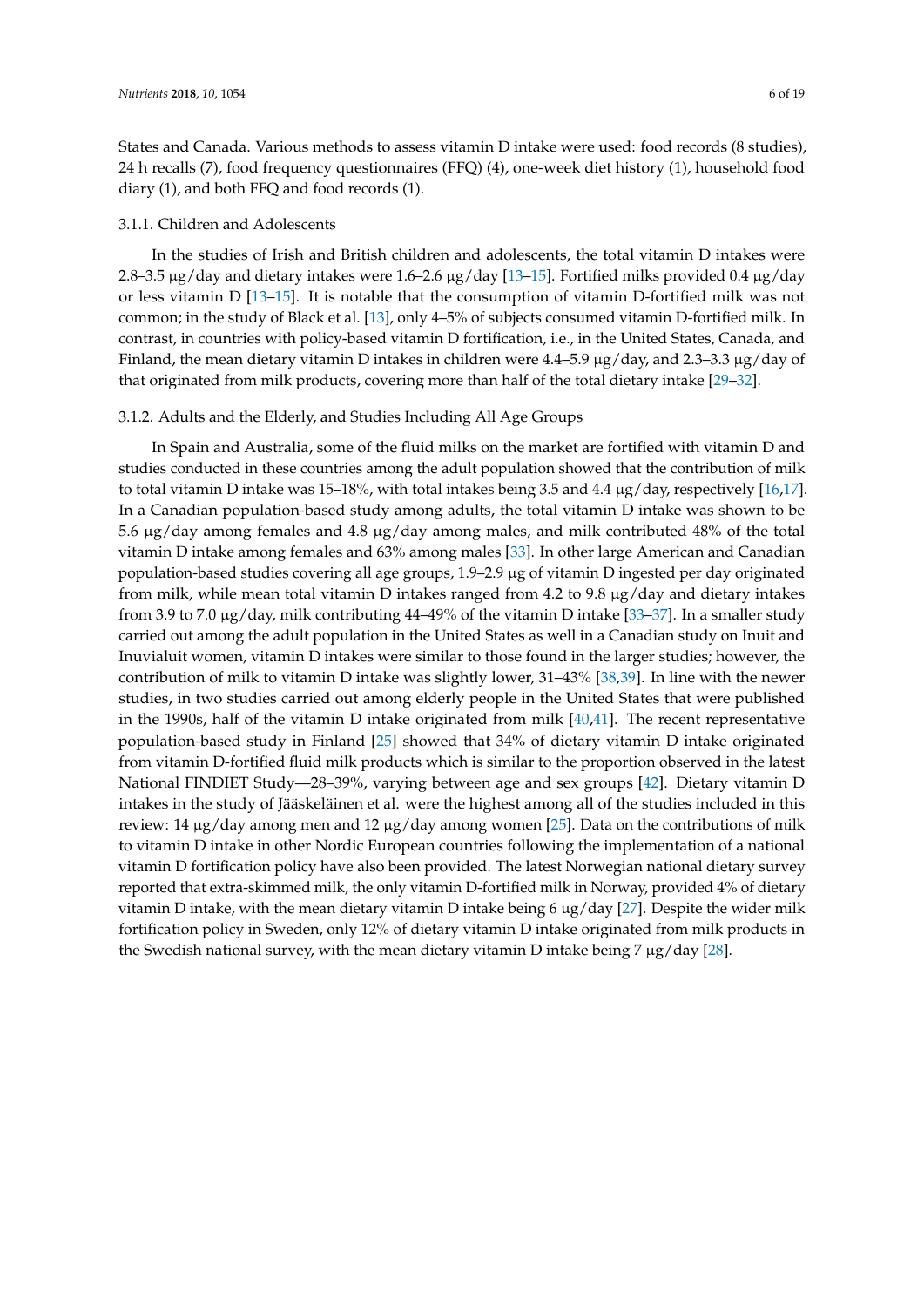| Reference                                      | Country                 | Study<br>Population                                                | <b>Dietary Assessment</b><br>Method   | Total/Dietary Vitamin D<br>Intake (µg/day)                                                | <b>SD</b><br>(or SEM $*$ )     | Vitamin D Intake from<br>(fortified) Fluid Milk or<br>Related Products (ug/day)           | <b>SD</b>                                    | Contribution of<br>(Fortified) Milk to Total<br>or Dietary Vitamin D<br>Intake $(\%)$         |
|------------------------------------------------|-------------------------|--------------------------------------------------------------------|---------------------------------------|-------------------------------------------------------------------------------------------|--------------------------------|-------------------------------------------------------------------------------------------|----------------------------------------------|-----------------------------------------------------------------------------------------------|
| Children and adolescents                       |                         |                                                                    |                                       |                                                                                           |                                |                                                                                           |                                              |                                                                                               |
| Black et al.<br>$(2014)$ [13]                  | Ireland                 | 594 children,<br>5-12 years and<br>441 teenagers,<br>$13-17$ years | 7-day (semi-)<br>weighted food record | Total/dietary intake<br>5-8 years: 2.8/1.9<br>9-12 years: 2.8/2.2<br>13-17 years: 3.2/2.6 | 2.4/1.1<br>2.1/1.3<br>2.5/1.8  | Fortified milk: 0.1<br>Milk and yoghurt: 0.3-0.4                                          | na                                           | Total intake<br>Fortified milk: 2-3%<br>Milk and yoghurt:<br>$10 - 13%$                       |
| Cole et al.<br>$(2010)$ [29]                   | United<br><b>States</b> | 290 children,<br>$1-5$ years                                       | 3-day food record                     | Dietary intake: 4.4                                                                       | 3.0                            | Fortified milk: $2.7+$                                                                    | na                                           | Dietary intake<br>Fortified milk: 62%                                                         |
| Cribb et al.<br>$(2015)$ [14]                  | United<br>Kingdom       | 755 children.<br>1.5 years and<br>3.5 years                        | 3-day food diary                      | Dietary intake<br>1.5 years: 1.6<br>3.5 years: 1.8                                        | 1.5<br>1.4                     | Yoghurt, cheese and milk<br>1.5 years: $0.035 \mu g/MJ/day$<br>3.5 years: 0.023 µg/MJ/day | $0.02 \ \mu g/MJ/day$<br>$0.02 \mu g/MJ/day$ | Dietary intake<br>Yoghurt, cheese and milk<br>1.5 years: 9%<br>3.5 years: 6%                  |
| Hennessy et al.<br>$(2016)$ [15]               | Ireland                 | 500 children,<br>$1-4$ years                                       | 4-day weighted<br>food diary          | Total intake<br>All subjects: 3.5<br>Fortified food consumers: 3.2                        | 3.7<br>2.7                     | Fortified milk<br>All subjects: 0.1<br>Fortified food<br>consumers: 0.1                   | na                                           | Total intake<br>All subjects: 2%<br>Fortified food consumers,<br>supplement non-users:<br>13% |
| Mark et al.<br>$(2011)$ $[30]$                 | Canada                  | 159 children,<br>8-11 years                                        | $3 \times 24$ h recalls               | Total/dietary intake: 6.6/5.6                                                             | 4.3/3.5                        | Milk: $3.3+$                                                                              | na                                           | Total/dietary intake<br>Milk: 49/58%                                                          |
| Piirainen et al.<br>$(2007)$ [32]              | Finland                 | 36 children,<br>4 years                                            | 4-day food record                     | Total/dietary intake: 7.9/4.5                                                             | $6.3 - 9.6/$<br>$3.8 - 5.1$ \$ | 2.3                                                                                       | $2.0 - 2.6$ <sup>§</sup>                     | Total intake<br>Milk: 54%                                                                     |
| Soininen et al.<br>$(2016)$ [31]               | Finland                 | 374 children,<br>6-8 years                                         | 4-day food record                     | Total/dietary intake: 7.7/5.9                                                             | na/2.1                         | Fluid milk: 2.9<br>All milk products: 3.1                                                 | 1.5<br>1.4                                   | Total/dietary intake<br>Fluid milk: 38/49%<br>All milk products:<br>40/52%                    |
| Adults and the elderly                         |                         |                                                                    |                                       |                                                                                           |                                |                                                                                           |                                              |                                                                                               |
| Amcoff et al.<br>$(2012)$ $[28]$               | Sweden                  | 1797 adults,<br>18-80 years                                        | 4-day food diary                      | Dietary intake<br>Women: 6.4<br>Men: 7.6                                                  | 4.2/5.4                        | na                                                                                        | na                                           | Dietary intake<br>Milk products: 12%                                                          |
| Gonzalez-<br>Rodriguez et al.<br>$(2013)$ [16] | Spain                   | 418 adults,<br>$18-60$ years                                       | 24 h recall                           | Total/dietary intake: 3.5/3.2                                                             | 4.0/3.8                        | Dairy products: 0.5 <sup>+</sup>                                                          | na                                           | Total/dietary intake<br>Dairy products: 15/17%                                                |

**Table 2.** Studies on the contribution of milk to total or dietary vitamin D intake.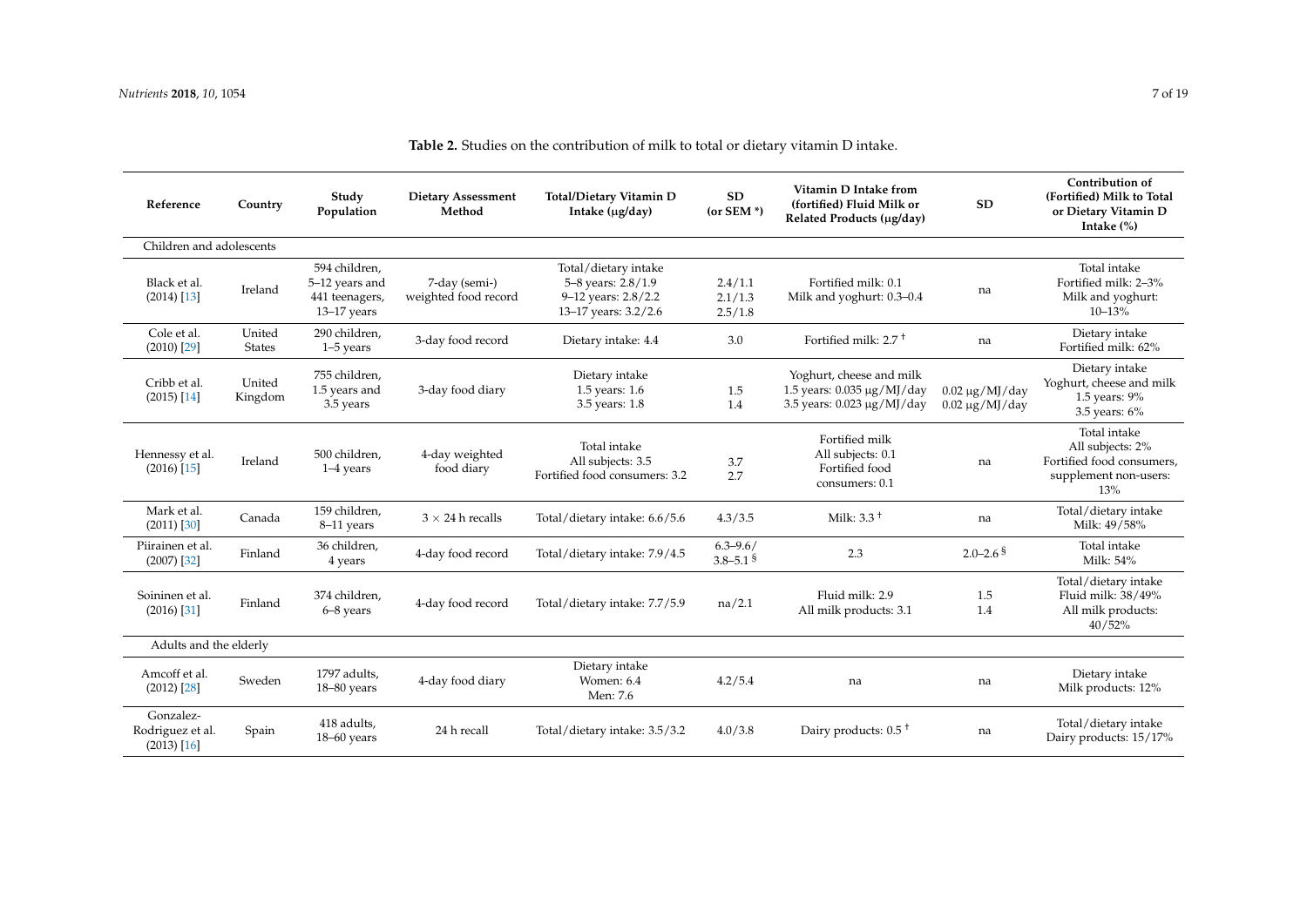**Reference Country Study Population**

| <b>Dietary Assessment</b><br>Method | <b>Total/Dietary Vitamin D</b><br>Intake (µg/day)    | SD<br>$(or$ SEM $*)$     | Vitamin D Intake from<br>(fortified) Fluid Milk or<br>Related Products (µg/day)              | SD             | Contribution of<br>(Fortified) Milk to Total<br>or Dietary Vitamin D<br>Intake $(\%)$                 |
|-------------------------------------|------------------------------------------------------|--------------------------|----------------------------------------------------------------------------------------------|----------------|-------------------------------------------------------------------------------------------------------|
| 24 h recall                         | Total/dietary intake<br>Women: 10/4.9<br>Men: 12/6.7 | na/4.3<br>na/5.7         | na                                                                                           | na             | Dietary intake<br>Vitamin D fortified<br>extra-skimmed milk: 4%                                       |
| FFQ                                 | Total intake: 4.4                                    | 4.0                      | Dairy and related products<br>including margarine: $1.9†$<br>Milk: $0.8+$<br>Yoghurt: $0.3+$ | na<br>na<br>na | Total intake<br>Dairy and related<br>products including<br>margarine: 43%<br>Milk: 18%<br>Yoghurt: 6% |
| <b>FFQ</b>                          | Dietary intake<br>Men: 14<br>$M_{\rm omon}$ . 12     | $14 - 15^{5}$<br>11, 128 | na                                                                                           | na             | Dietary intake<br>Fluid milk products: 34%                                                            |

## **Table 2.** *Cont.*

| Holm Totland<br>et al. (2012) [27] | Norway                  | 1787 adults,<br>$18 - 70$ years                        | 24 h recall                    | Total/dietary intake<br>Women: 10/4.9<br>Men: 12/6.7                                                                                       | na/4.3<br>na/5.7                                 | na                                                                                                                     | na             | Dietary intake<br>Vitamin D fortified<br>extra-skimmed milk: 4%                                                                                                               |
|------------------------------------|-------------------------|--------------------------------------------------------|--------------------------------|--------------------------------------------------------------------------------------------------------------------------------------------|--------------------------------------------------|------------------------------------------------------------------------------------------------------------------------|----------------|-------------------------------------------------------------------------------------------------------------------------------------------------------------------------------|
| Jayaratne et al.<br>$(2013)$ [17]  | Australia               | 785 adults,<br>$\geq$ 31 years                         | <b>FFQ</b>                     | Total intake: 4.4                                                                                                                          | 4.0                                              | Dairy and related products<br>including margarine: 1.9 <sup>+</sup><br>Milk: $0.8+$<br>Yoghurt: $0.3+$                 | na<br>na<br>na | Total intake<br>Dairy and related<br>products including<br>margarine: 43%<br>Milk: 18%<br>Yoghurt: 6%                                                                         |
| Jääskeläinen<br>et al. (2017) [25] | Finland                 | 3635 adults,<br>$\geq$ 30 years                        | FFQ                            | Dietary intake<br>Men: 14<br>Women: 12                                                                                                     | $14 - 15$ <sup>§</sup><br>$11 - 12$ <sup>§</sup> | na                                                                                                                     | na             | Dietary intake<br>Fluid milk products: 34%                                                                                                                                    |
| Kinyamu et al.<br>$(1998)$ [41]    | United<br><b>States</b> | 376 elderly<br>women,<br>$65 - 77$ years               | 7-day food record              | Total intake<br>Supplement non-users: 3.5<br>Supplement users: 13.4                                                                        | 2.2<br>2.0                                       | Milk<br>Supplement non-users: 2.0<br>Supplement users: 1.8                                                             | 1.6<br>1.5     | Total intake<br>Milk: 51%                                                                                                                                                     |
| Kolahdooz et al.<br>$(2013)$ [38]  | Canada                  | 203 Inuit and<br>Inuvialuit<br>women,<br>$19-44$ years | FFQ                            | All subjects: $6.0 \text{ }^{\ddagger}$<br>Traditional food eaters: $7.1 \text{ }^{\ddagger}$<br>Non-traditional food<br>eaters: $4.9 \pm$ | 6.3<br>5.3<br>3.2                                | Dairy group (milk, yoghurt,<br>cheese and eggs)<br>Traditional food eaters: 2.2<br>Non-traditional food<br>eaters: 1.9 | na<br>na       | Dairy group (milk,<br>yoghurt, cheese and eggs)<br>Traditional food eaters:<br>$31\%$ <sup>‡</sup><br>Non-traditional food<br>eaters: $39\%$ <sup><math>\ddagger</math></sup> |
| Levy et al.<br>$(2015)$ [39]       | United<br><b>States</b> | 743 adults,<br>$20 - 65$ years                         | one week diet history          | Total intake<br>Winter season: 4.5<br>Summer season: 4.3                                                                                   | 4.0<br>3.2                                       | Dairy products<br>Winter season: 1.9<br>Summer season: 1.9                                                             | 2.5<br>3.8     | Dietary intake<br>Winter season: 43%<br>Summer season: 41%                                                                                                                    |
| Moore et al.<br>$(2014)$ [37]      | United<br><b>States</b> | 9719 adults,<br>$\geq$ 19 years                        | 24 h recall                    | Total/dietary intake<br>8.6/4.4                                                                                                            | $0.3/0.1*$                                       | Milk and milk drinks: $1.7+$<br>Fortified milk and milk<br>products: $1.9+$                                            | na<br>na       | Total/dietary intake<br>Milk and milk drinks:<br>20/39%<br>Fortified milk and milk<br>products: $22/44%$                                                                      |
| O'Dowd et al.<br>$(1993)$ [41]     | United<br><b>States</b> | 109 elderly,<br>$>60$ years                            | FFQ or 3-day<br>dietary record | Total/dietary intake<br>All subjects: 9.5/<br>Supplement non-users: 7.3                                                                    | 5.1/2.5                                          | Fortified milk<br>All subjects: 4.7                                                                                    | 1.9            | Total intake<br>Fortified milk: 50%                                                                                                                                           |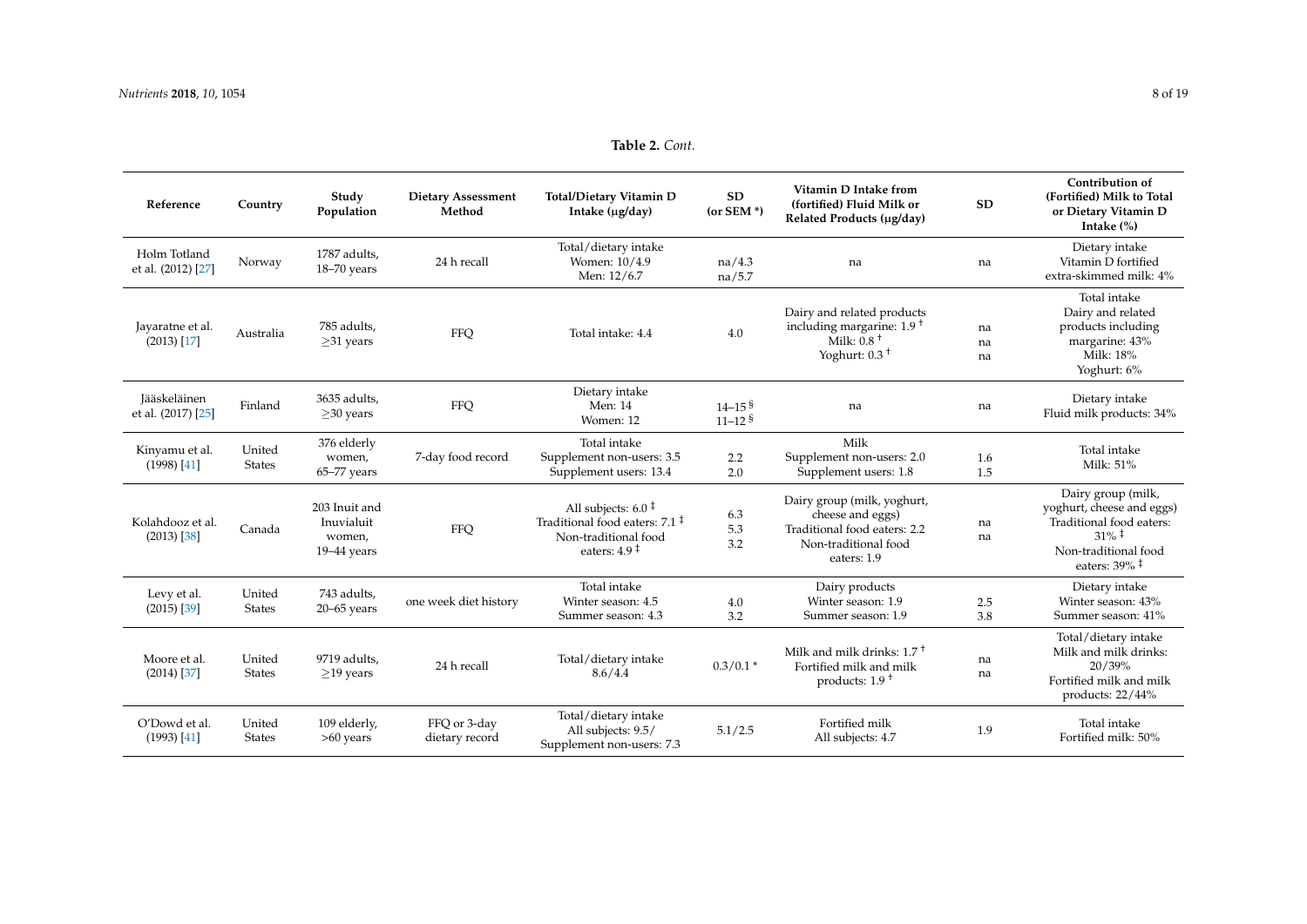**Table 2.** *Cont.*

| Reference                         | Country                        | Study<br>Population                                         | <b>Dietary Assessment</b><br>Method                | Total/Dietary Vitamin D<br>Intake (µg/day)                                                                                                                                  | <b>SD</b><br>(or SEM $*$ )                 | Vitamin D Intake from<br>(fortified) Fluid Milk or<br>Related Products (µg/day) | <b>SD</b>  | Contribution of<br>(Fortified) Milk to Total<br>or Dietary Vitamin D<br>Intake $(\%)$ |
|-----------------------------------|--------------------------------|-------------------------------------------------------------|----------------------------------------------------|-----------------------------------------------------------------------------------------------------------------------------------------------------------------------------|--------------------------------------------|---------------------------------------------------------------------------------|------------|---------------------------------------------------------------------------------------|
| Poliquin et al.<br>$(2009)$ [33]  | Canada                         | 9425 adults,<br>$\geq$ 25 years                             | interview-administered<br>semi-quantitative<br>FFQ | Total intake from milk and<br>supplements<br>Women: 5.6<br>Men: 4.8                                                                                                         | 5.9<br>5.5                                 | Milk<br>Women: 2.7<br>Men: 3.0                                                  | 2.9<br>3.5 | Total intake from milk<br>and supplements<br>Women: 48%<br>Men: 63%                   |
| Raulio et al.<br>$(2017)$ [42]    | Finland                        | 1295 adults.<br>$25-64$ years                               | 24 h recall                                        | Total intake<br>Women: all women: 17.5<br>Supplement non-users: 8.6<br>Supplement users: 24.7<br>Men: all men: 17.3<br>Supplement non-users: 11.2<br>Supplement users: 29.5 | 15.4<br>6.2<br>16.8<br>17.0<br>7.5<br>23.1 | na                                                                              | na         | Dietary intake<br>Milk: 28-39%, depending<br>on age and sex                           |
| All ages                          |                                |                                                             |                                                    |                                                                                                                                                                             |                                            |                                                                                 |            |                                                                                       |
| Hill et al.<br>$(2012)$ [36]      | United<br>States and<br>Canada | 7837 US and<br>4025 Canadian<br>citizens,<br>$\geq$ 2 years | 7- to 14-day<br>household food diary               | Total intake<br>United States: 4.4<br>Canada: 4.2                                                                                                                           | $0.03*$<br>$0.5*$                          | Milk<br>United States: 2.0<br>Canada: 1.9                                       | na<br>na   | Total intake<br>Milk: 44% in both<br>countries                                        |
| Moore et al.<br>$(2004)$ [34]     | United<br><b>States</b>        | 18931 subjects,<br>>1 years                                 | 24 h recall                                        | Total/dietary intake:<br>$5.3 - 9.8 / 3.9 - 7.0$<br>depending on age and sex                                                                                                | na                                         | na                                                                              | na         | Dietary intake<br>Dairy products: 45-47%                                              |
| Vatanparast<br>et al. (2010) [35] | Canada                         | 34789 subjects,<br>>1 years                                 | 24 h recall                                        | Dietary intake: 6.2                                                                                                                                                         | $0.1*$                                     | Milk products: 2.9                                                              | na         | Dietary intake<br>Milk products: 49%                                                  |

<span id="page-8-0"></span>FFQ, food frequency questionnaire; na, not applicable; \* SE(M), standard error (of mean); <sup>†</sup> calculated from the proportion of milk contribution; <sup>‡</sup> unclear whether total or dietary vitamin D intake (3% supplement users); <sup>§</sup> 95% confidence interval.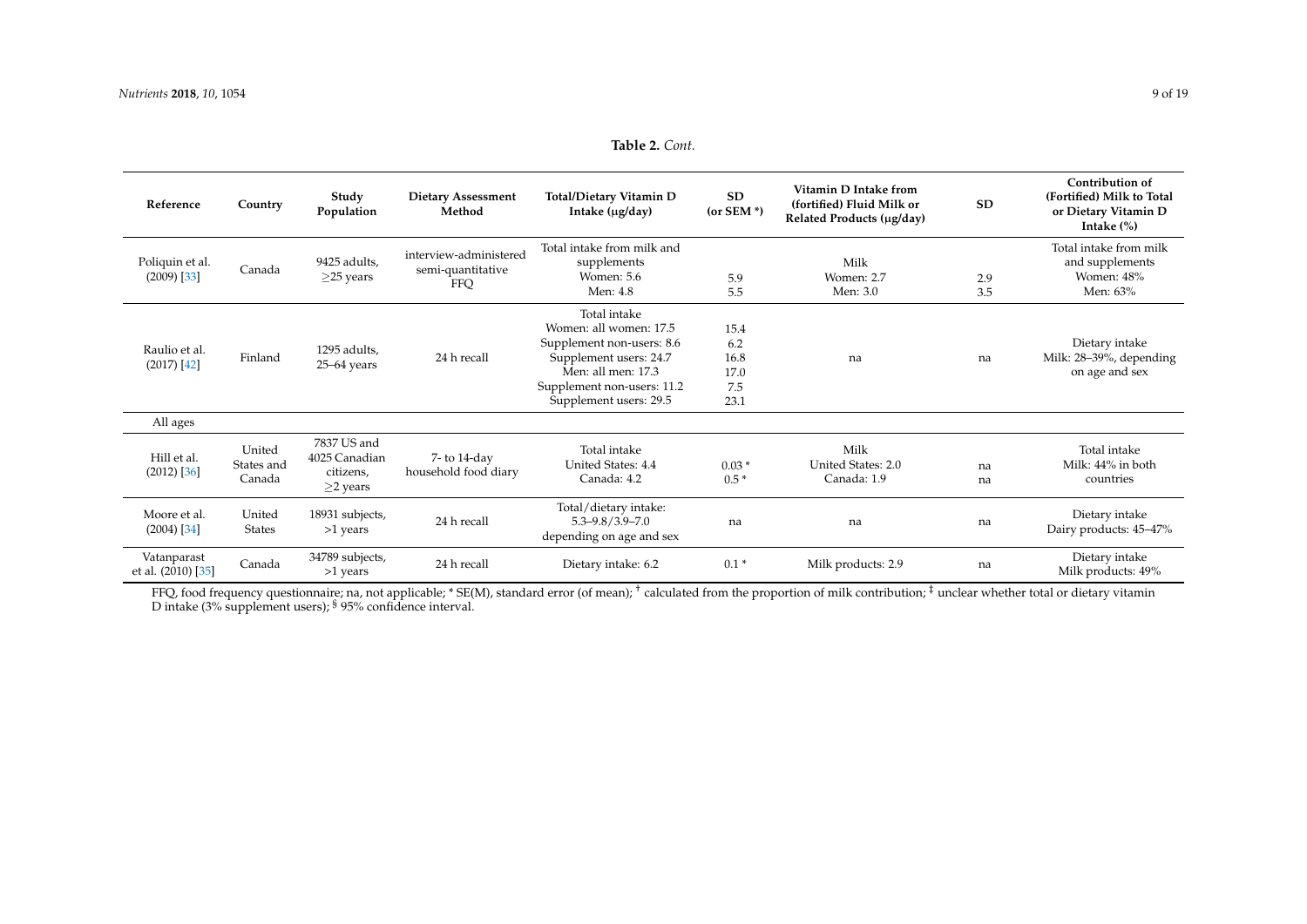#### *3.2. Associations Between Consumption of Vitamin D-Fortified Milk and 25(OH)D Status*

Twenty observational studies included in this review investigated associations between the consumption of vitamin D-fortified milk and 25(OH)D status (*n* = 19,744) (Table [3\)](#page-12-0). Data from the following countries were provided: United States (5 studies), Canada (4), Finland (3), Sweden (2), Egypt (1), Ireland (1), Jordan (1), Norway (1), Spain (1), and Thailand (1). Various methods were used to assess 25(OH)D concentrations: different immunoassays (13 studies), LC-MS/MS (5) and competitive binding assays (2). Milk consumption was assessed by either a questionnaire (8 studies), FFQ (5), food records (4), 24 h recall (1), one-week diet history (1) or by both FFQ and food records (1).

#### 3.2.1. Children and Adolescents

Among Egyptian children aged 9–11 years (*n* = 200), those who consumed vitamin D-fortified milk less than once a day had a significantly higher risk of vitamin D insufficiency (S-25(OH)D < 50 nmol/L) than those who consumed more milk [\[43\]](#page-17-13). In Jordan, children who consumed vitamin D-fortified fresh milk had higher S-25(OH)D concentrations than those who consumed unfortified milk (53 nmol/L vs. 43 nmol/L)  $(n = 93)$  [\[44\]](#page-17-14). These two studies did not provide data on the amounts of consumed milk. In Finland, higher consumption of vitamin D-fortified milk was associated with higher S-25(OH)D concentrations among children aged 6–8 years (*n* = 374) [\[31\]](#page-16-17). Children who drank at least 450 g/day of vitamin D-fortified milk had a 72–74% lower risk of having S-25(OH)D below 50 nmol/L than those who drank less than 300  $g$ /day (adjusted for age and sex). However, another study on 10-year-old Finnish children (*n* = 171) found no association between vitamin D-fortified milk consumption frequency and S-25(OH)D status, but among those children with a history of cow's milk allergy (an indicator of milk avoidance), consumption of vitamin D-fortified milk as well as S-25(OH)D concentrations were lower than among their peers without allergy history [\[45\]](#page-17-15). Nevertheless, vitamin D supplement use was very common in this population (60% daily users), and thus was one important determinant of their vitamin D status [\[45\]](#page-17-15).

A Canadian study in 1–6-year-old children (*n* = 2468) showed that children who drank only non-cow's milk (i.e. vegetable-based milk alternatives or goat's milk) were more than two-fold likely to have an S-25(OH)D concentration <50 nmol/L relative to children who drank cow's milk, which is mandatorily fortified in Canada (odds ratio 2.7, 95% CI 1.6–4.7) [\[46\]](#page-17-16). In another sample of Canadian children aged 8–11 years with a daily mean of 1.3 vitamin D-fortified milk servings (*n* = 159), one daily serving of milk contributed to a 2.9 nmol/L increase in plasma 25(OH)D concentration [\[30\]](#page-16-18). Further, among 2270 children aged 3–18 years in Canada, those consuming vitamin D-fortified milk daily were more likely to have sufficient S-25(OH)D concentration ( $\geq$ 50 nmol/L) than those who drank milk less frequently (odds ratio 2.4, 95% CI 1.7–3.3) [\[47,](#page-17-17)[48\]](#page-17-18). A Spanish study in 9–13-year-old children (*n* = 102) showed that the number of daily dairy servings (mean 2.3 servings) was associated with the S-25(OH)D status [\[49\]](#page-17-19). Those who consumed  $\geq$  2.5 servings of milk daily had higher S-25(OH)D concentrations than those who did not  $(53 \text{ nmol/L vs. } 46 \text{ nmol/L})$  [\[49\]](#page-17-19). In Sweden, fortified lean milk consumption (mean 230  $g/day$ ) correlated with S-25(OH)D status in a group of 13-year-old children (*n* = 165) [\[50\]](#page-17-20). Among 15–18-year-old adolescents in Norway (*n* = 890), the use of vitamin D-fortified milk was significantly associated with S-25(OH)D status in a multivariate model in boys, but not in girls [\[51\]](#page-17-21). Boys who were frequent milk consumers had higher S-25(OH)D concentrations than infrequent consumers, but this was not seen among girls, and no milk consumption data was provided [\[51\]](#page-17-21).

## 3.2.2. Pregnant Women and Mother-Child Pairs

Two studies carried out in pregnant women in Thailand and Finland also showed an association between vitamin D-fortified milk and vitamin D status [\[52](#page-17-22)[,53\]](#page-18-0). Among Thai women (*n* = 120), the consumption of multivitamin-fortified milk containing vitamin D was higher among those with vitamin D sufficiency (S-25(OH)D concentration  $> 50$  nmol/L) in the third trimester than among those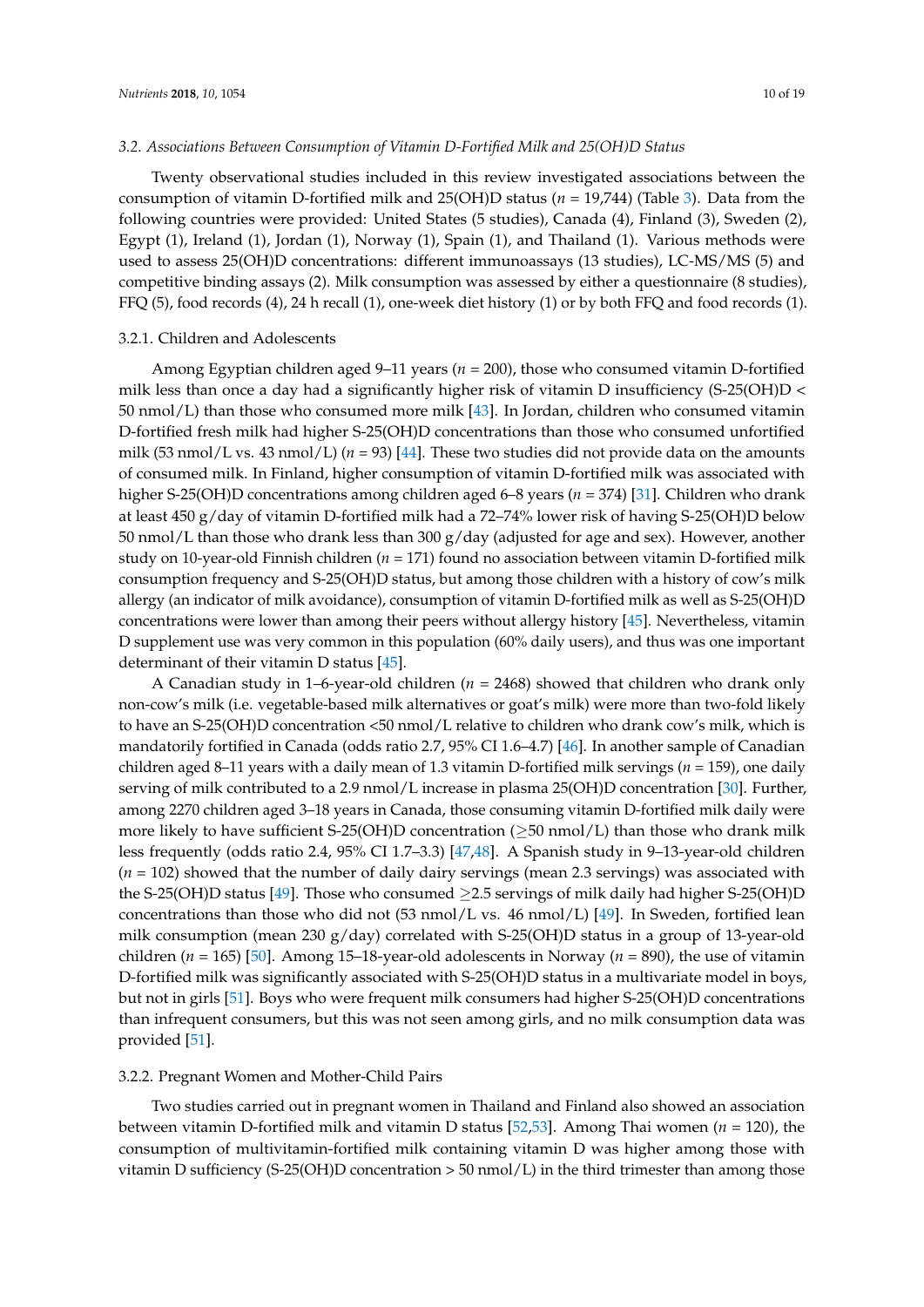with insufficiency [\[52\]](#page-17-22). Consumption of multivitamin-fortified milk was associated with an increase in S-25(OH)D concentration between the first and third trimester. The mean multivitamin-fortified milk consumption was 1.0 daily serving in the first trimester and 1.4 servings in the third trimester. In a multivariate analysis, non-consumption of multivitamin-fortified milk was an independent predictor of vitamin D deficiency [\[52\]](#page-17-22). In a study carried out in 584 mother-child pairs in Finland, modifiers of umbilical cord blood (UCB) 25(OH)D status were studied [\[53\]](#page-18-0). The maternal dietary pattern "dairy and sandwich", including vitamin D-fortified milk and margarines, positively contributed to child UCB 25(OH)D status in mother-child pairs in whom an increase was seen in 25(OH)D concentration when comparing maternal 25(OH)D status in early pregnancy with UCB 25(OH)D status, but not in those in whom no increase was seen [\[53\]](#page-18-0). Among Jordanian women, no differences in S-25(OH)D concentration were seen among those who consumed vitamin D-fortified milk relative to those who consumed unfortified milk (26 nmol/L vs. 27 nmol/L) [\[44\]](#page-17-14). However, their vitamin D status was much worse than that of their children, whose vitamin D status was better if vitamin D-fortified milk was consumed [\[44\]](#page-17-14).

## 3.2.3. Adults, the Elderly, and All Age Groups

Among adults aged 20–65 years in the United States (*n* = 743), the use of vitamin D-fortified milk was a significant predictor of S-25(OH)D status in the wintertime, but not in the summertime [\[39\]](#page-17-2). In an elderly American population aged >65 years (*n* = 376) [\[41\]](#page-17-4), S-25(OH)D status correlated with milk calcium intake from vitamin D-fortified milk (an indicator of milk consumption). Among those who did not use vitamin D supplements, milk calcium was the main determinant of S-25(OH)D status; however, this was not the case among vitamin D supplement users. Among adult  $(≥18$  years) Arab-American women (*n* = 87), vitamin D-fortified milk was not an independent determinant of S-25(OH)D status, but their milk consumption was minimal, and S-25(OH)D concentrations were extremely low [\[54\]](#page-18-1). In the Canadian National Survey consisting of a population aged 6–79 years (*n* = 5306), those who consumed vitamin D-fortified milk once a day or more had higher S-25(OH)D concentrations than those with consumption of less than once a day [\[55\]](#page-18-2). People who consumed milk more than once a day had a mean S-25(OH)D concentration of 75 nmol/L, while the corresponding mean among those who consumed milk less than once a day was 63 nmol/L. In a Swedish study on elderly women aged >60 years (*n* = 116), consumption of vitamin D-fortified reduced-fat dairy correlated with S-25(OH)D status, and the intake of two daily portions of fortified milk (300 g) was associated with a 6.2 nmol/L increment in S-25(OH)D concentration in a multiple linear regression model [\[56\]](#page-18-3). Further, in an Irish study of three large cohorts of elderly subjects (*n* = 1233, *n* = 1895, *n* = 1316), vitamin D-fortified milk consumption predicted a higher S-25(OH)D concentration in two of the three cohorts [\[57\]](#page-18-4).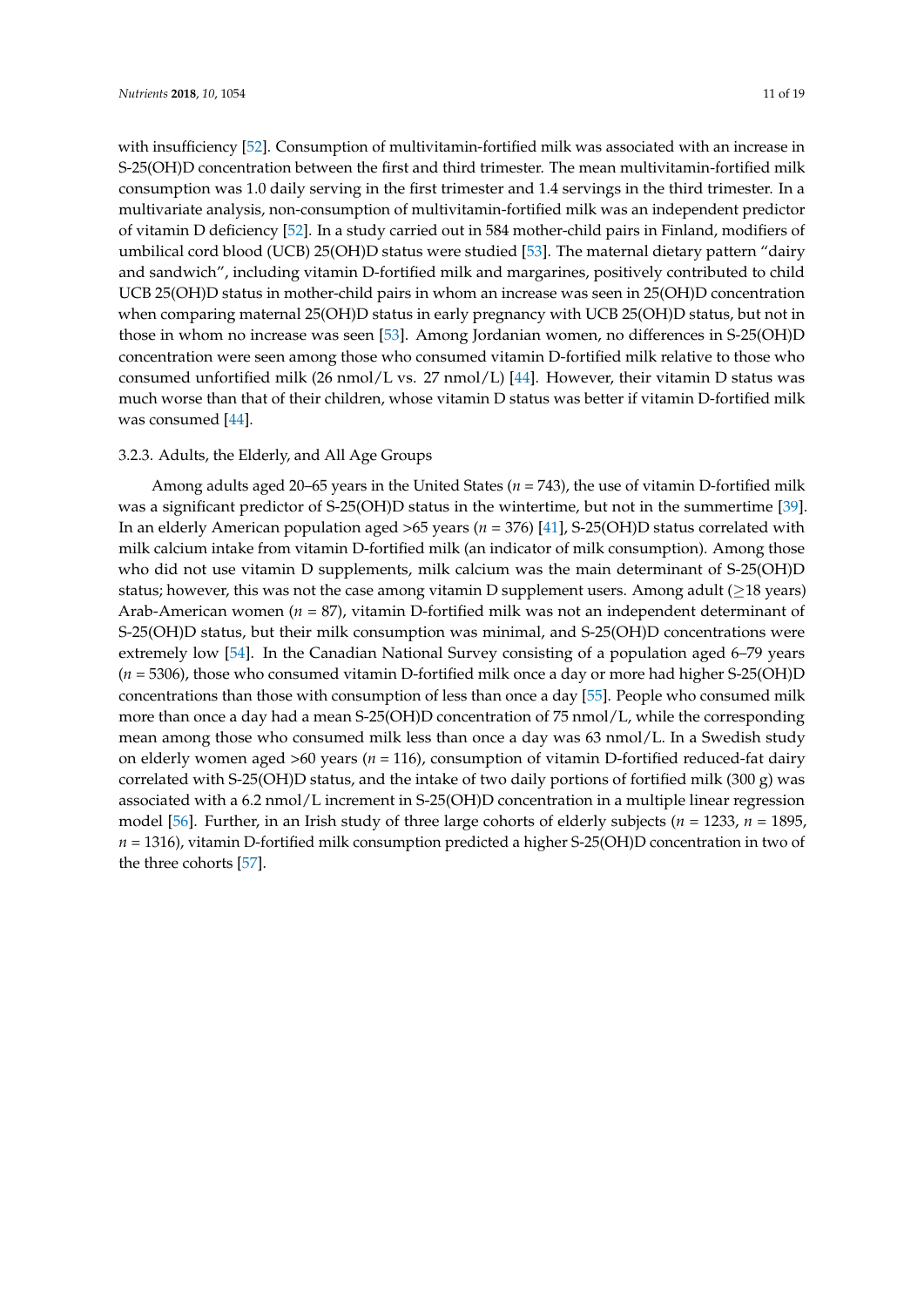et al. (2013) [\[52\]](#page-17-15)

Gharaibeh et al. (2009) [\[44\]](#page-17-31)

72%, rainy season: 28%

Jordan (31◦ N) June and July

18–40 years

93 children (4–5 years) and mothers (mean age 34 years) dyads

| Reference                                        | Country<br>(Latitude)                 | <b>Season Blood</b><br>Drawn         | <b>Study Population</b>              | 25(OH)D Assay Method<br>(Quality Control of Assay:<br>Certificate; CV% <15%)   | Dietary<br>Assessment<br>Method | Serum or Plasma<br>25(OH)D nmol/L<br>Mean (or Median *) | SD (or IOR $+$ or<br>95% CI <sup><math>\pm</math></sup> or SE <sup>§</sup> ) |
|--------------------------------------------------|---------------------------------------|--------------------------------------|--------------------------------------|--------------------------------------------------------------------------------|---------------------------------|---------------------------------------------------------|------------------------------------------------------------------------------|
| Children and<br>adolescents                      |                                       |                                      |                                      |                                                                                |                                 |                                                         |                                                                              |
| Abu Shady et al.<br>$(2016)$ [43]                | Egypt $(31^{\circ} N)$                | April, May                           | 200 children,<br>9-11 years          | Quantitative enzyme<br>immunoassay<br>(na; na)                                 | Ouestionnaire                   | 41                                                      | 14                                                                           |
| Barman et al.<br>$(2015)$ [50]                   | Sweden $(63^{\circ} N)$               | All                                  | 165 children,<br>13 years            | LC-MS/MS<br>(na; na)                                                           | <b>FFQ</b>                      | 51                                                      | 14                                                                           |
| Cole et al. (2010) [29]                          | United States (33°<br>N               | All                                  | 290 children,<br>$1-5$ years         | LC-MS/MS<br>(na; na)                                                           | 3-day food record               | 65                                                      | 19                                                                           |
| Lee et al. (2014) [46]                           | Canada (43° N)                        | All                                  | 2468 children,<br>$1-6$ years        | Diasorin LIAISON<br>(na; yes except inter CV%<br>17.4% at high concentrations) | Questionnaire                   | $80*$                                                   | $66 - 99$ <sup>+</sup>                                                       |
| Mark et al.<br>$(2011)$ $[30]$                   | Canada (45° N)                        | All                                  | 159 children,<br>8-11 years          | IDS radioimmunoassay<br>(na; yes)                                              | $3 \times 24$ h recalls         | Winter/spring: 50<br>Summer/autumn: 58                  | 10<br>15                                                                     |
| Munasinghe et al.<br>$(2017)$ [47,48]            | Canada (various<br>latitudes)         | All                                  | 2270 children.<br>$3-18$ years       | Diasorin LIAISON<br>(na; yes)                                                  | <b>FFQ</b>                      | 62                                                      | $56 - 69 \pm$                                                                |
| Rodríguez-Rodríguez<br>et al. (2011) [49]        | Spain $(40^{\circ} N)$                | February                             | 102 children,<br>$9-13$ years        | Chemiluminescence<br>(na; na)                                                  | 3-day weighted<br>food diary    | 50                                                      | 16                                                                           |
| Rosendahl et al.<br>$(2017)$ [45]                | Finland $(60^{\circ} N)$              | January-June                         | 171 children,<br>10 years            | Roche Diagnostics<br>immunocheminuminescence<br>(na; na)                       | <b>FFQ</b>                      | 73                                                      | 22                                                                           |
| Soininen et al.<br>$(2016)$ [31]                 | Finland $(62^{\circ} N)$              | All but July                         | 374 children.<br>6-8 years           | Diasorin LIAISON<br>(na; yes)                                                  | 4-day food record               | 69                                                      | 24                                                                           |
| Öberg et al.<br>$(2014)$ [51]                    | Norway $(69^{\circ} N)$               | September-April                      | 890 children.<br>$15-18$ years       | LC-MS/MS<br>(DEQAS; yes)                                                       | Ouestionnaire                   | Boys: 41<br>Girls: 54                                   | 21<br>23                                                                     |
|                                                  | Pregnant women and mother-child pairs |                                      |                                      |                                                                                |                                 |                                                         |                                                                              |
| Charatcharoenwitthaya Thailand (14 $^{\circ}$ N) |                                       | Winter season:<br>72%, rainy season: | 120 pregnant women,<br>$18.40$ voors | LC-MS/MS MassCrom<br>$(n_2, n_2)$                                              | Interviewed<br>questionnaire    | 1st trimester: 61<br>2nd trimester: 84                  | 17<br>20                                                                     |

(na; yes)

IDS ELISA<br>(na; na)

questionnaire

 $\begin{array}{ccc} \text{Mothers: } 26 \\ \text{Cbildown } & \end{array}$ 

2nd trimester: 84 3rd trimester: 90

Children: 56

20 22

10 20

**Table 3.** Studies in which the contribution of vitamin D-fortified milk to serum or plasma 25-hydroxyvitamin D status was evaluated.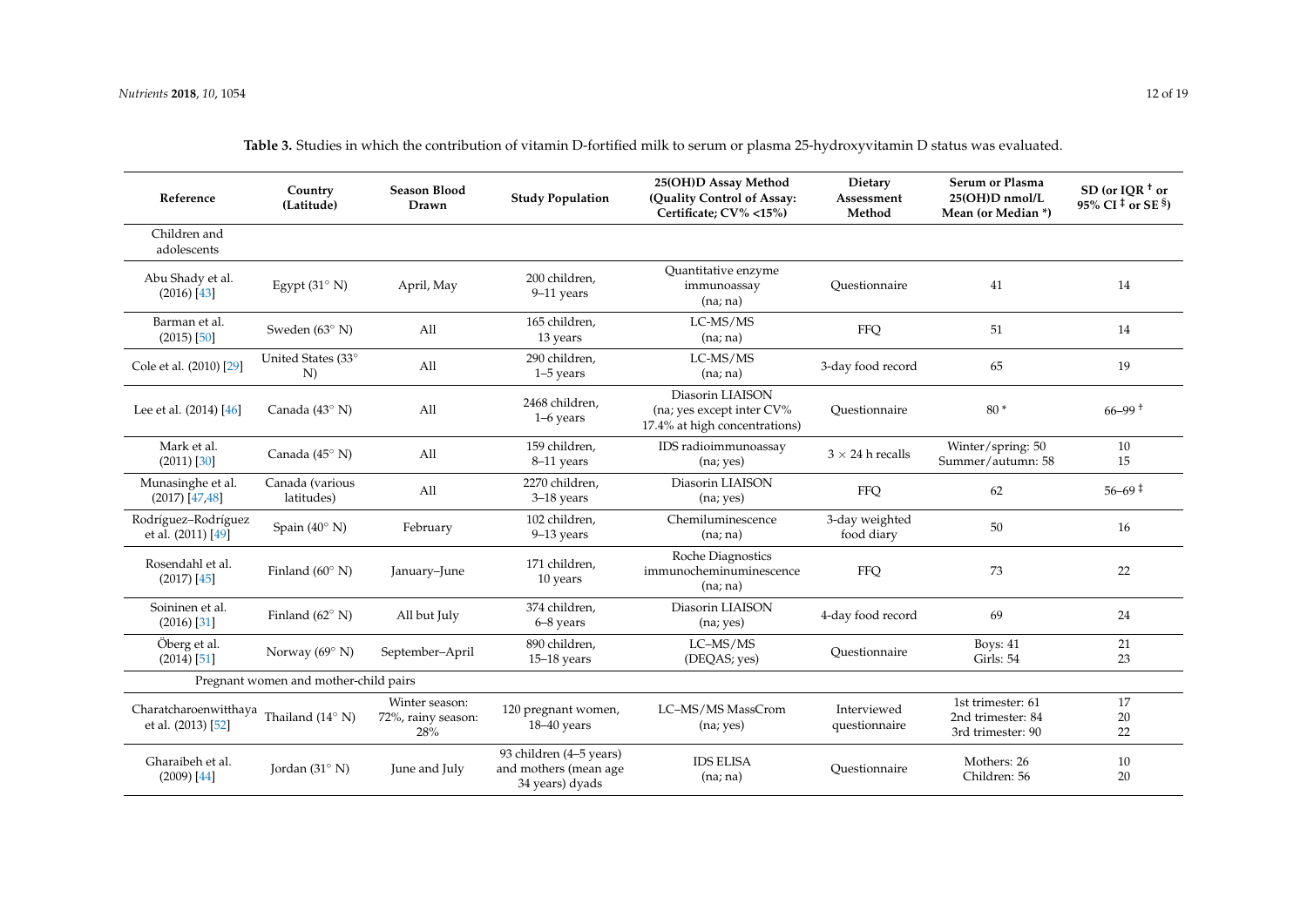| Table 3. Cont. |  |  |  |
|----------------|--|--|--|
|----------------|--|--|--|

| Reference                          | Country<br>(Latitude)                       | <b>Season Blood</b><br>Drawn            | <b>Study Population</b>                                             | 25(OH)D Assay Method<br>(Quality Control of Assay:<br>Certificate; CV% <15%) | Dietary<br>Assessment<br>Method | <b>Serum or Plasma</b><br>25(OH)D nmol/L<br>Mean (or Median *)                                                  | $SD$ (or IOR <sup>+</sup> or<br>95% CI <sup><math>\ddagger</math></sup> or SE <sup>§</sup> ) |
|------------------------------------|---------------------------------------------|-----------------------------------------|---------------------------------------------------------------------|------------------------------------------------------------------------------|---------------------------------|-----------------------------------------------------------------------------------------------------------------|----------------------------------------------------------------------------------------------|
| Hauta-alus et al.<br>$(2017)$ [53] | Finland (60 $^{\circ}$ N)                   | All                                     | 584 newborns and<br>mothers (18-43 years)                           | IDS-iSYS<br>(DEQAS; yes)                                                     | <b>FFQ</b>                      | Mothers: 89<br>Cord blood: 88                                                                                   | 19<br>22                                                                                     |
| Adults and the<br>elderly          |                                             |                                         |                                                                     |                                                                              |                                 |                                                                                                                 |                                                                                              |
| Burgaz et al.<br>$(2007)$ [56]     | Sweden $(60^{\circ} N)$                     | January-March                           | 116 elderly women,<br>$61-86$ years                                 | <b>IDS EIA</b><br>(na; yes)                                                  | <b>FFQ</b>                      | 69                                                                                                              | 23                                                                                           |
| Hobbs et al.<br>$(2009)$ [54]      | United States (42°<br>N)                    | April                                   | 87 women,<br>$>18$ years                                            | Diasorin LIAISON<br>(na; na)                                                 | Ouestionnaire                   | Unveiled subjects: 21 *<br>Veiled supplement<br>users: $17*$<br>Veiled supplement<br>non-users: 10 <sup>*</sup> | $14 - 34$ <sup>+</sup><br>$10 - 29$ <sup>+</sup><br>$5 - 17$ <sup>+</sup>                    |
| Kinyamu et al.<br>$(1998)$ [41]    | United States (41°<br>N)                    | All                                     | 376 elderly women,<br>65-77 years                                   | Competitive binding assay<br>(na; yes)                                       | 7-day food record               | Supplement<br>non-users: 74<br>Supplement users: 88                                                             | 23<br>28                                                                                     |
| Levy et al.<br>$(2015)$ [39]       | <b>United States</b><br>(various latitudes) | February-April<br>and<br>August-October | 743 adults,<br>$20 - 65$ years                                      | Diasorin LIAISON<br>(College of American<br>Pathology; na)                   | One week diet<br>history        | Summer: 101<br>Winter: 93                                                                                       | 42<br>39                                                                                     |
| McCarroll et al.<br>$(2015)$ [57]  | Ireland $(52^{\circ} N)$                    | All                                     | 3 cohorts (1233, 1895,<br>1316) of elderly subjects,<br>$>60$ years | LC-MS<br>(DEQAS; yes)                                                        | Ouestionnaire                   | Supplement<br>non-users: 46/61/68<br>Supplement users:<br>67/83/74                                              | 24/32/23<br>27/27/30                                                                         |
| O'Dowd et al.<br>$(1993)$ [40]     | United States (41°<br>N                     | January-May                             | 109 elderly,<br>$>60$ years                                         | Competitive binding assay<br>(na; yes)                                       | FFO or 3-day<br>dietary record  | All subjects: 45<br>Supplement<br>non-users: 40<br>Supplement users: 65                                         | 2 <sup>§</sup><br>$2\,\mathrm{s}$<br>3 <sup>§</sup>                                          |
| All ages                           |                                             |                                         |                                                                     |                                                                              |                                 |                                                                                                                 |                                                                                              |
| Langlois et al.<br>$(2010)$ [55]   | Canada (various<br>latitudes)               | All                                     | 5306 subjects,<br>$6-79$ years                                      | Diasorin Liaison<br>(DEQAS; yes)                                             | Interviewed<br>questionnaire    | All subjects 68<br>April-October 70<br>November-March 64                                                        | $65 - 70^{\frac{1}{5}}$<br>$66 - 74$ <sup>‡</sup><br>$60 - 68 \pm$                           |

<span id="page-12-0"></span>CI, confidence interval; CV coefficient of variation; DEQAS, Vitamin D External Quality Assessment Scheme; EIA enzyme immunoassay; ELISA enzyme linked immunosorbent assay; FFQ, food frequency questionnaire; IQR interquartile range; LC-MS/MS liquid chromatography-tandem mass spectrometry; SE standard error; 25(OH)D, 25-hydroxyvitamin D. \* Median;<br>† IQR; ‡ 95% CI; <sup>§</sup> SE.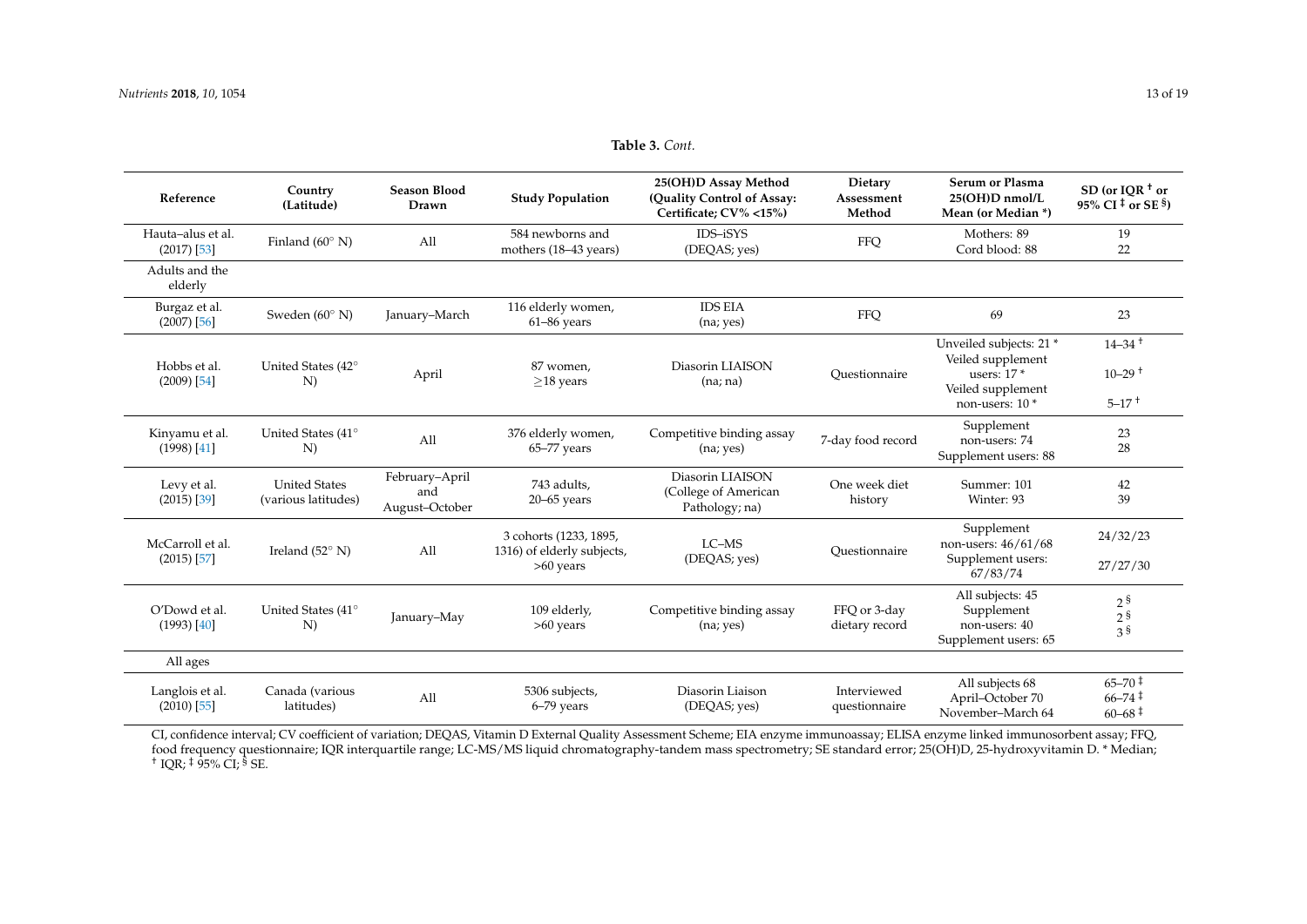## **4. Discussion**

Based on these observational studies on vitamin D intake and vitamin D-fortified milk consumption, it seems that in countries with wide vitamin D fortification policies (Finland, Canada, United States), the total vitamin D intake as well as the contribution of milk to total vitamin D intake is higher than in the countries without fortification policies (Ireland, United Kingdom, Spain, Australia). It is notable that in Norway and Sweden, where some of the fluid milks are fortified with vitamin D amounts lower than in Finland, Canada, or United States, the contribution of fluid milk to vitamin D intake was shown to be as low as 4% and 12%, respectively, compared with around 50% in the other fortification policy countries.

Concerning the vitamin D status, we observed that the consumption of vitamin D-fortified milk was positively associated with 25(OH)D status in almost all studies included in this review within heterogeneous population groups, independent of country-specific vitamin D-fortification policies. Even though the consumed amounts of milk varied, the associations between milk and 25(OH)D status were seen also at fairly low consumption levels. Further, the association was seen in different population groups: children (with the exception of 10-year old Finns), teenagers (except in Norwegian girls), adults (except in Arab-American women), pregnant women, and the elderly. This mostly positive association between vitamin D-fortified milk consumption and vitamin D status was supported by a recent standardized representative population-based study in Finland, where the vitamin D fortification policy of fluid milks, in particular, was shown to be successful in improving vitamin D status in the Finnish population [\[25\]](#page-16-2). It would be useful to have systematic follow-up data from the other countries with vitamin D fortification policies, as the present evidence is based mainly on the Finnish follow-up study. Vatanparast et al. [\[35\]](#page-17-33) stated that despite vitamin D fortification being mandatory in Canada, the vitamin D intakes are inadequate and recently, Canada implemented new guidelines to increase the fortification levels [\[11\]](#page-15-10). Sweden has also extended their vitamin D fortification policy [\[10\]](#page-15-9); thus, in the following years there is an opportunity to evaluate the effects of vitamin D fortification at the population level also in those countries.

#### *4.1. Limitations of the Study*

The studies included in this review were carried out in populations of differing size, age, and gender in numerous countries and at a range of latitudes with different levels of UVB exposure. Different assay methods for 25(OH)D analysis have been used, increasing the heterogeneity of the studies [\[58\]](#page-18-10), and not all studies have provided quality control data. LC-MS/MS, which is considered the golden standard and reference method in 25(OH)D assays [\[58\]](#page-18-10), was used in 25% of the reviewed studies. However, as our aim was to investigate the associations between the consumption of vitamin D fortified milk and 25(OH)D status, the differences among the assays probably do not mitigate the power of the overall conclusions, as the trends in 25(OH)D concentrations usually remain similar independent of the analysis method used [\[59\]](#page-18-11). Of greater importance is that most studies considered the variability of 25(OH)D concentrations between seasons and took the samples at a time when UVB availability is low or over a short time period or adjusted the data for the season [\[39,](#page-17-2)[56\]](#page-18-3). Also, the dietary assessment methods used in the studies varied and the validity of the methods was not described in all papers. Some used validated FFQs [\[25](#page-16-2)[,47\]](#page-17-17) and some only used questionnaires on milk consumption [\[43](#page-17-13)[,46\]](#page-17-16). Moreover, the portion sizes used were not defined in all studies. The consumed amounts of milk and the vitamin D contents differed, as did the confounding factors used in statistical analyses. The representativeness of the samples was not described in most of the studies, but representative data from national health surveys in the United States, Canada, Sweden, Norway, and Finland were included when describing the contributions of fluid milk to vitamin D intake [\[25,](#page-16-2)[27](#page-16-4)[,28,](#page-16-5)[33–](#page-16-8)[35](#page-17-33)[,37\]](#page-17-0). We only searched data from PubMed, and some studies might have been missed in our limited literature search. However, these are probably studies that have not taken a stand on vitamin D fortification of fluid milks as such, and therefore, have not emphasized it in the abstracts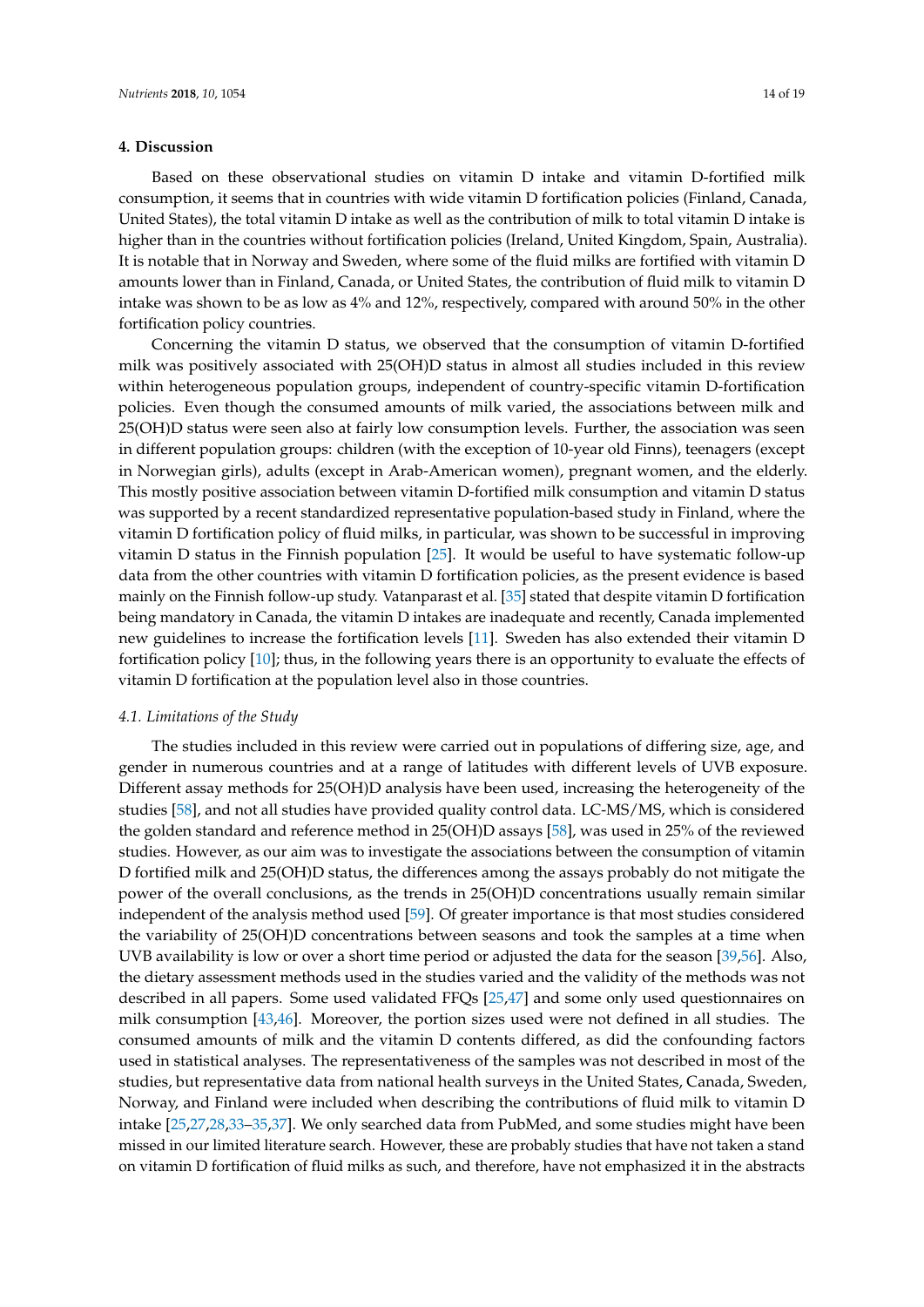or in the keywords. Nevertheless, publication bias may have occurred, as some studies that found no association between vitamin D-fortified milk and vitamin D status may not have been published.

## *4.2. Future Perspectives in Vitamin D Fortification*

Vitamin D fortification of foodstuffs has proven to be a suitable vehicle to increase vitamin D intake at the population level [\[5\]](#page-15-3), and the present review shows that vitamin D-fortified fluid milk products contribute to both vitamin D intake and 25(OH)D status. Cashman and Kiely [\[5\]](#page-15-3), however, stated that the fortification of fluid milks may not be enough. Thus, country-specific staple foods should be chosen as optimal vitamin D carriers based on the results of simulation studies. Also, the biofortification of foodstuffs should be considered [\[5\]](#page-15-3). In many countries without a current fortification policy, the option of systematic vitamin D fortification of food is under consideration, and simulation studies have been carried out in recent years. A study using Swedish, British, and Dutch data, for instance, showed that increased fortification of fluid milk to the level currently used in Finland  $(1 \mu g/100 \, g)$  and fortification of margarines to 15 µg/100 g would substantially increase vitamin D intake [\[60\]](#page-18-12). Another study based on British data [\[61\]](#page-18-13) revealed that the best option would be the fortification of wheat flour with vitamin D, this being a more efficient option to increase S-25(OH)D concentration than milk alone or combined fortification of milk and wheat flour. In Germany, the effects of fortification on the seasonal variation of S-25(OH)D concentrations were simulated, but milk was not considered to be a good carrier of vitamin D [\[62\]](#page-18-14). Simulation studies in Irish and British children showed that the fortification of cow's milk would improve vitamin D intake [\[14](#page-15-28)[,63\]](#page-18-15). Further, an Australian simulation demonstrated that with vitamin D fortification of all milk and breakfast cereals, vitamin D intake would increase almost two-fold [\[17\]](#page-15-12). These studies reflect the interest in widening the fortification policies. However, the results of the above-described simulation studies show that fortification of milk products may not be the most effective option in all countries.

## **5. Conclusions**

The reviewed studies indicated that in countries with a national vitamin D fortification policy for fluid milks at a level of around 1 µg/100 g, such as Finland, United States, and Canada, milk products contribute substantially to vitamin D intake, while in countries without a fortification policy or with only a few milk products being mandatorily fortified, the contribution is low. Studies carried out at different latitudes among different population groups have also shown that the consumption of vitamin D-fortified milk is associated with a higher 25(OH)D concentration. Based on the reviewed observational studies, vitamin D fortification of milk is an effective vehicle in improving vitamin D intake and 25(OH)D status in populations with adequate average milk consumption. However, other food sources, natural or fortified, as well as national recommendations on the use of vitamin D supplements should not be overlooked when planning national nutrition policies to ensure adequate vitamin D intake.

**Author Contributions:** Conceptualization: S.T.I., M.E. and C.J.E.L.-A.; Methods: S.T.I. and C.J.E.L.-A.; Data search: S.T.I.; Study Selection: S.T.I. and C.J.E.L.-A.; Data Extraction: S.T.I.; Writing—Original Draft Preparation: S.T.I.; Writing—Review & Editing: S.T.I., M.E. and C.J.E.L.-A.; Project Administration: S.T.I.; Funding Acquisition: S.T.I.

**Funding:** This research was funded by [Foundation for Nutrition Research].

**Conflicts of Interest:** The authors declare no conflict of interest. The funders had no role in the design of the study; in the collection, analyses, or interpretation of data; in the writing of the manuscript, and in the decision to publish the results.

## **References**

<span id="page-14-0"></span>1. Lamberg-Allardt, C.; Brustad, M.; Meyer, H.E.; Steingrimsdottir, L. Vitamin D—A systematic literature review for the 5th edition of the Nordic Nutrition Recommendations. *Food Nutr. Res.* **2013**, *57*, 22671. [\[CrossRef\]](http://dx.doi.org/10.3402/fnr.v57i0.22671) [\[PubMed\]](http://www.ncbi.nlm.nih.gov/pubmed/24106457)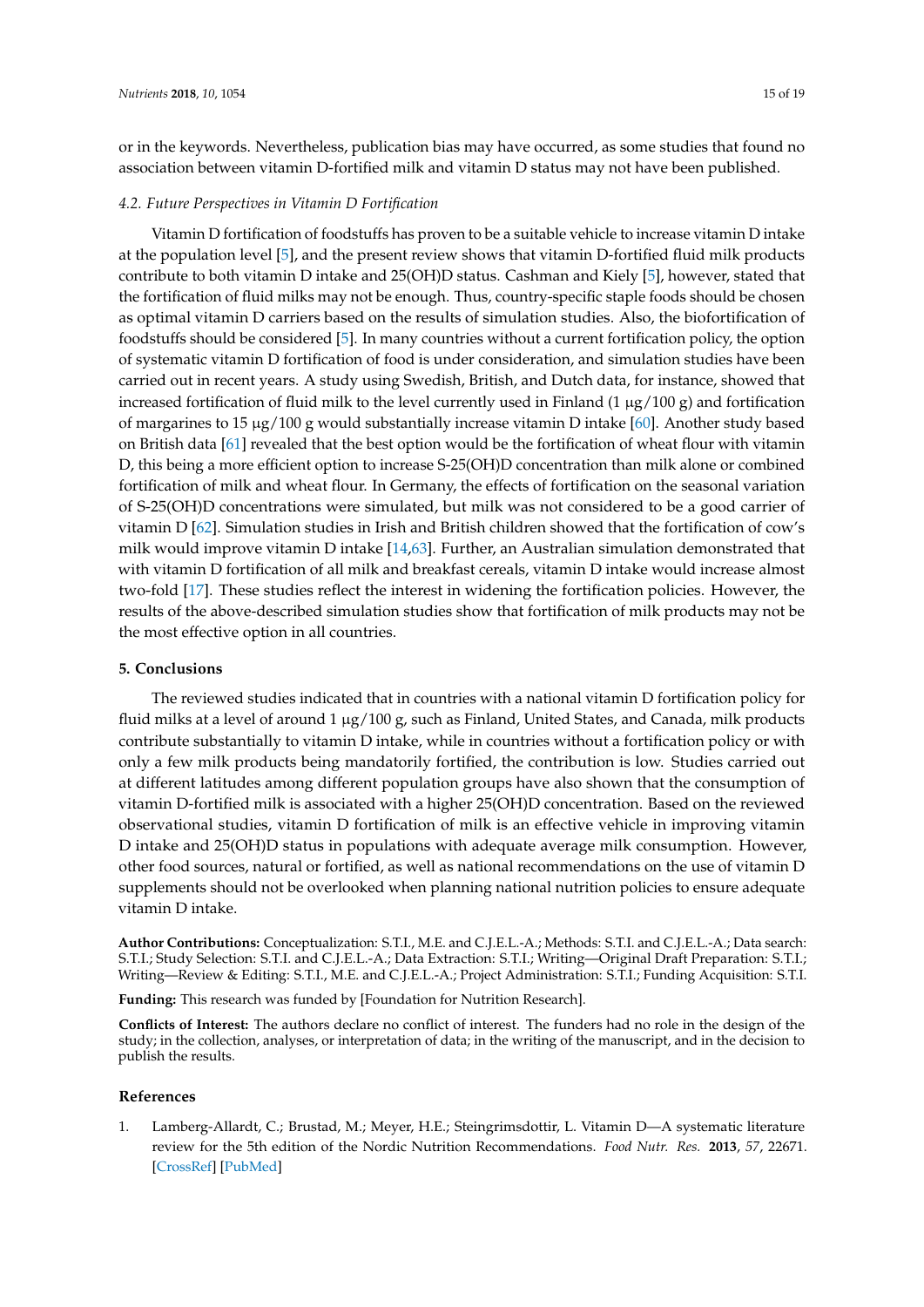- <span id="page-15-17"></span><span id="page-15-16"></span><span id="page-15-15"></span><span id="page-15-14"></span><span id="page-15-0"></span>2. Theodoratou, E.; Tzoulaki, I.; Zgaga, L.; Ioannidis, J.P. Vitamin D and multiple health outcomes: Umbrella review of systematic reviews and meta-analyses of observational studies and randomized trials. *BMJ* **2014**, *348*, 2035. [\[CrossRef\]](http://dx.doi.org/10.1136/bmj.g2035) [\[PubMed\]](http://www.ncbi.nlm.nih.gov/pubmed/24690624)
- <span id="page-15-1"></span>3. O'Neill, C.M.; Kazantzidis, A.; Ryan, M.J.; Barber, N.; Sempos, C.T.; Durazo-Arvizu, R.A.; Jorde, R.; Grimnes, G.; Eiriksdottir, G.; Gudnason, V.; et al. Seasonal changes in vitamin D-effective UVB-availability in Europe and associations with population serum 25-hydroxyvitamin D. *Nutrients* **2016**, *8*, 533–538. [\[CrossRef\]](http://dx.doi.org/10.3390/nu8090533) [\[PubMed\]](http://www.ncbi.nlm.nih.gov/pubmed/27589793)
- <span id="page-15-18"></span><span id="page-15-2"></span>4. European Union. Commission Directive 2006/141/EC on infant formulae and follow-on formulae and amending Directive 1999/21/EC. *Off. J. Eur Union* **2006**, *401*, 15.
- <span id="page-15-19"></span><span id="page-15-3"></span>5. Cashman, K.D.; Kiely, M. Tackling inadequate vitamin D intakes within the population: Fortification of dairy products with vitamin D may not be enough. *Endocrine* **2016**, *251*, 38–46. [\[CrossRef\]](http://dx.doi.org/10.1007/s12020-015-0711-x) [\[PubMed\]](http://www.ncbi.nlm.nih.gov/pubmed/26260695)
- <span id="page-15-4"></span>6. National Nutrition Council. Report of vitamin D Working Group (Valtion Ravitsemusneuvottelukunta D-Vitamiinityöryhmän Raportti In Finnish). 2010. Available online: [https://www.evira.fi/globalassets/](https://www.evira.fi/globalassets/vrn/pdf/d-vitamiiniraportti2010.pdf) [vrn/pdf/d-vitamiiniraportti2010.pdf](https://www.evira.fi/globalassets/vrn/pdf/d-vitamiiniraportti2010.pdf) (accessed on 1 January 2018).
- <span id="page-15-20"></span><span id="page-15-6"></span>7. Ministry of Agriculture and Forestry of Finland. Maa-ja metsätalousministeriön asetus rasvattoman homogenoidun maidon D-vitaminoinnista. Available online: [http://www.finlex.fi/fi/laki/alkup/2016/](http://www.finlex.fi/fi/laki/alkup/2016/20160754) [20160754](http://www.finlex.fi/fi/laki/alkup/2016/20160754) (accessed on 1 March 2018).
- <span id="page-15-23"></span><span id="page-15-7"></span>8. Nasjonalt råd for Ernaering. Tiltak for å Sikre en God Vitamin D-Status I Befolkningen. 2006. Available online: [https://helsedirektoratet.no/Documents/Om%20oss/R%C3%A5d%20og%20utvalg/Nasjonalt%20r%](https://helsedirektoratet.no/Documents/Om%20oss/R%C3%A5d%20og%20utvalg/Nasjonalt%20r%C3%A5d%20for%20ern%C3%A6ring/Tiltak%20for%20%C3%A5%20sikre%20en%20god%20vitamin%20D-status%20i%20befolkningen%20IS-1408.pdf) [C3%A5d%20for%20ern%C3%A6ring/Tiltak%20for%20%C3%A5%20sikre%20en%20god%20vitamin%](https://helsedirektoratet.no/Documents/Om%20oss/R%C3%A5d%20og%20utvalg/Nasjonalt%20r%C3%A5d%20for%20ern%C3%A6ring/Tiltak%20for%20%C3%A5%20sikre%20en%20god%20vitamin%20D-status%20i%20befolkningen%20IS-1408.pdf) [20D-status%20i%20befolkningen%20IS-1408.pdf](https://helsedirektoratet.no/Documents/Om%20oss/R%C3%A5d%20og%20utvalg/Nasjonalt%20r%C3%A5d%20for%20ern%C3%A6ring/Tiltak%20for%20%C3%A5%20sikre%20en%20god%20vitamin%20D-status%20i%20befolkningen%20IS-1408.pdf) (accessed on 1 January 2018).
- <span id="page-15-25"></span><span id="page-15-24"></span><span id="page-15-8"></span>9. Livsmedelsverket. Livsmedelverkets Föreskrifter (SLVFS 1983:2) om Berikning av Vissa Livsmedel (Food Agency's Order about Fortification of Foodstuffs). Available online: [https://www.livsmedelsverket.](https://www.livsmedelsverket.se/globalassets/om-oss/lagstiftning/berikn---kosttillsk---livsm-spec-gr-fsmp/slvfs-1983-02-kons.pdf) [se/globalassets/om-oss/lagstiftning/berikn---kosttillsk---livsm-spec-gr-fsmp/slvfs-1983-02-kons.pdf](https://www.livsmedelsverket.se/globalassets/om-oss/lagstiftning/berikn---kosttillsk---livsm-spec-gr-fsmp/slvfs-1983-02-kons.pdf) (accessed on 1 January 2018).
- <span id="page-15-26"></span><span id="page-15-9"></span>10. Livsmedelsverket. Livsmedelverkets föreskrifter (LIVSFS 2018:5) om berikning av vissa livsmedel (Food Agency's order about fortification of foodstuffs). Available online: [https://www.livsmedelsverket.](https://www.livsmedelsverket.se/globalassets/om-oss/lagstiftning/berikn---kosttillsk---livsm-spec-gr-fsmp/livsfs-2018-5_web.pdf) [se/globalassets/om-oss/lagstiftning/berikn---kosttillsk---livsm-spec-gr-fsmp/livsfs-2018-5\\_web.pdf](https://www.livsmedelsverket.se/globalassets/om-oss/lagstiftning/berikn---kosttillsk---livsm-spec-gr-fsmp/livsfs-2018-5_web.pdf) (accessed on 1 June 2018).
- <span id="page-15-27"></span><span id="page-15-10"></span>11. Department of Health. Regulations Amending Certain Regulations Made Under the Food and Drugs Act (Nutrition Symbols, Other Labelling Provisions Partially Hydrogenated Oils and Vitamin D.). *Can. Gazette.* **2018**, *152*, 6. Available online: <http://gazette.gc.ca/rp-pr/p1/2018/2018-02-10/pdf/g1-15206.pdf> (accessed on 1 June 2018).
- <span id="page-15-5"></span>12. Calvo, M.S.; Whiting, S.J. Vitamin D Fortification in North America: Current Status and Future Considerations. In *The Handbook of Food Fortification from Concepts to Public Health Applications*; Preedy, R.V., Srirajaskanthan, R., Patel, V., Eds.; Springer Science + Business Media: New York, NY, USA, 2013; Volume 2, pp. 259–271.
- <span id="page-15-11"></span>13. Black, L.J.; Walton, J.; Flynn, A.; Kiely, M. Adequacy of vitamin D intakes in children and teenagers from the base diet, fortified foods and supplements. *Public Health Nutr.* **2014**, *17*, 721–731. [\[CrossRef\]](http://dx.doi.org/10.1017/S1368980013000359) [\[PubMed\]](http://www.ncbi.nlm.nih.gov/pubmed/23442310)
- <span id="page-15-28"></span>14. Cribb, V.L.; Northstone, K.; Hopkins, D.; Emmett, P.M. Sources of vitamin D and calcium in the diets of preschool children in the UK and the theoretical effect of food fortification. *J. Hum. Nutr. Diet.* **2015**, *28*, 583–592. [\[CrossRef\]](http://dx.doi.org/10.1111/jhn.12277) [\[PubMed\]](http://www.ncbi.nlm.nih.gov/pubmed/25280181)
- <span id="page-15-21"></span>15. Hennessy, Á.; Browne, F.; Kiely, M.; Walton, J.; Flynn, A. The role of fortified foods and nutritional supplements in increasing vitamin D intake in Irish preschool children. *Eur. J. Nutr.* **2017**, *56*, 1219–1231. [\[CrossRef\]](http://dx.doi.org/10.1007/s00394-016-1171-7) [\[PubMed\]](http://www.ncbi.nlm.nih.gov/pubmed/26895200)
- <span id="page-15-22"></span>16. González-Rodríguez, L.G.; Estaire, P.; Peñas-Ruiz, C.; Ortega, R.M.; UCM Research Group VALORNUT (920030). Vitamin D intake and dietary sources in a representative sample of Spanish adults. *J. Hum. Nutr. Diet.* **2013**, *26*, 64–72. [\[CrossRef\]](http://dx.doi.org/10.1111/jhn.12061)
- <span id="page-15-12"></span>17. Jayaratne, N.; Hughes, M.C.; Ibiebele, T.I.; Van den Akker, S.; Van der Pols, J.C. Vitamin D intake in Australian adults and the modeled effects of milk and breakfast cereal fortification. *Nutrition* **2013**, *29*, 1048–1053. [\[CrossRef\]](http://dx.doi.org/10.1016/j.nut.2013.02.011) [\[PubMed\]](http://www.ncbi.nlm.nih.gov/pubmed/23759266)
- <span id="page-15-13"></span>18. Black, L.J.; Seamans, K.M.; Cashman, K.D.; Kiely, M. An updated systematic review and meta-analysis of the efficacy of vitamin D food fortification. *J. Nutr.* **2012**, *142*, 1102–1108. [\[CrossRef\]](http://dx.doi.org/10.3945/jn.112.158014) [\[PubMed\]](http://www.ncbi.nlm.nih.gov/pubmed/22513988)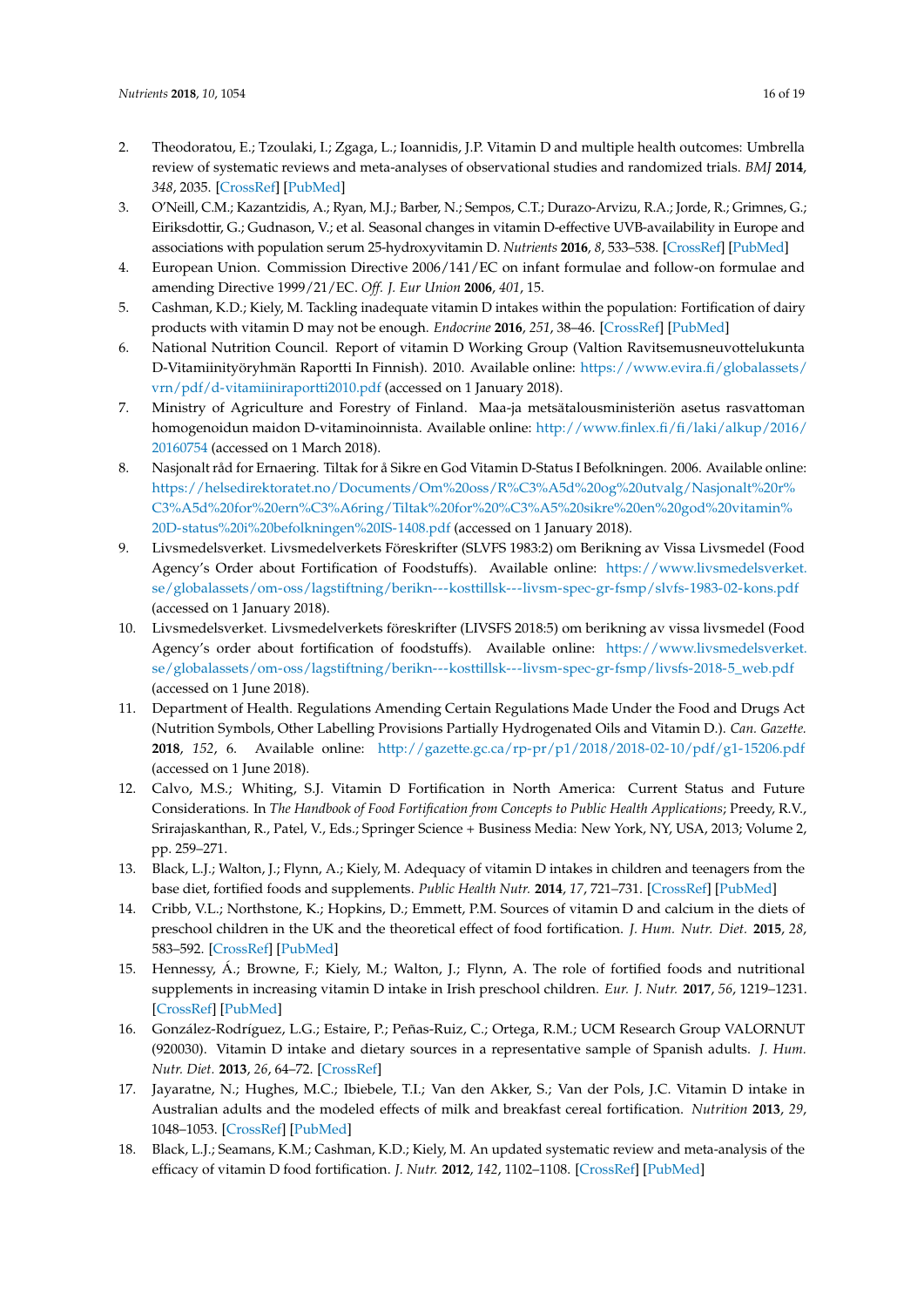- <span id="page-16-14"></span><span id="page-16-0"></span>19. McKenna, M.J.; Freaney, R.; Byrne, P.; McBrinn, Y.; Murray, B.; Kelly, M.; Donne, B.; O'Brien, M. Safety and efficacy of increasing wintertime vitamin D and calcium intake by milk fortification. *QJM* **1995**, *88*, 895–898. [\[PubMed\]](http://www.ncbi.nlm.nih.gov/pubmed/8593549)
- 20. Keane, E.M.; Healy, M.; O'Moore, R.; Coakley, D.; Walsh, J.B. Vitamin D-fortified liquid milk: Benefits for the elderly community-based population. *Calcif. Tissue Int.* **1998**, *62*, 300–302. [\[CrossRef\]](http://dx.doi.org/10.1007/s002239900435) [\[PubMed\]](http://www.ncbi.nlm.nih.gov/pubmed/9504953)
- <span id="page-16-13"></span>21. Daly, R.M.; Brown, M.; Bass, S.; Kukuljan, S.; Nowson, C. Calcium- and vitamin D3-fortified milk reduces bone loss at clinically relevant skeletal sites in older men: A 2-year randomized controlled trial. *J. Bone Miner. Res.* **2006**, *21*, 397–405. [\[CrossRef\]](http://dx.doi.org/10.1359/JBMR.051206) [\[PubMed\]](http://www.ncbi.nlm.nih.gov/pubmed/16491287)
- 22. Kukuljan, S.; Nowson, C.; Bass, S.; Sanders, K.; Nicholson, G.C.; Seibel, M.J.; Salmon, J.; Daly, R.M. Effects of a multi-component exercise program and calcium-vitamin-D3-fortified milk on bone mineral density in older men: A randomised controlled trial. *Osteoporos. Int.* **2009**, *20*, 1241–1251. [\[CrossRef\]](http://dx.doi.org/10.1007/s00198-008-0776-y) [\[PubMed\]](http://www.ncbi.nlm.nih.gov/pubmed/18958384)
- <span id="page-16-12"></span>23. Nikooyeh, B.; Neyestani, T.R.; Farvid, M.; Alavi-Majd, H.; Houshiarrad, A.; Kalayi, A.; Shariatzadeh, N.; Gharavi, A.; Heravifard, S.; Tayebinejad, N.; et al. Daily consumption of vitamin D− or vitamin D + calcium-fortified yogurt drink improved glycemic control in patients with type 2 diabetes: A randomized clinical trial. *Am. J. Clin. Nutr.* **2011**, *93*, 764–771. [\[CrossRef\]](http://dx.doi.org/10.3945/ajcn.110.007336) [\[PubMed\]](http://www.ncbi.nlm.nih.gov/pubmed/21289226)
- <span id="page-16-9"></span><span id="page-16-1"></span>24. Shab-Bidar, S.; Neyestani, T.R.; Djazayery, A.; Eshraghian, M.R.; Houshiarrad, A.; Gharavi, A.; Kalayi, A.; Shariatzadeh, N.; Zahedirad, M.; Khalaji, N.; et al. Regular consumption of vitamin D-fortified yogurt drink (Doogh) improved endothelial biomarkers in subjects with type 2 diabetes: A randomized double-blind clinical trial. *BMC Med.* **2011**, *9*, 125. [\[CrossRef\]](http://dx.doi.org/10.1186/1741-7015-9-125) [\[PubMed\]](http://www.ncbi.nlm.nih.gov/pubmed/22114787)
- <span id="page-16-2"></span>25. Jääskeläinen, T.; Itkonen, S.T.; Lundqvist, A.; Erkkola, M.; Koskela, T.; Lakkala, K.; Dowling, K.G.; Hull, G.; Kröger, H.; Karppinen, J.; et al. The positive impact of general food fortification policy on vitamin D status in a representative adult Finnish population: Evidence from an 11-year follow-up based on standardized 25-hydroxyvitamin D. data. *Am. J. Clin. Nutr.* **2017**, *105*, 1512–1520. [\[CrossRef\]](http://dx.doi.org/10.3945/ajcn.116.151415) [\[PubMed\]](http://www.ncbi.nlm.nih.gov/pubmed/28490516)
- <span id="page-16-11"></span><span id="page-16-3"></span>26. Institute of Medicine Food and Nutrition Board. *Dietary Reference Intakes for Adequacy: Calcium and Vitamin D*; The National Academies Press: Washington, DC, USA, 2011.
- <span id="page-16-15"></span><span id="page-16-10"></span><span id="page-16-4"></span>27. Holm Totland, T.; Kjerpeseth Melnaes, B.; Lundberg-Hallén, N.; Helland-Kigen, K.M.; Lund-Blix, N.A.; Borch Myhre, J.; Wetting Johansen, A.M.; Bjørge Løken, E.; Frost Andersen, L. A representative Study on Nutrient Intakes among 18–70 Year-Old Men and Women in Norway). Available online: [https://helsedirektoratet.no/Lists/Publikasjoner/Attachments/301/Norkost-3-en-landsomfattende](https://helsedirektoratet.no/Lists/Publikasjoner/Attachments/301/Norkost-3-en-landsomfattende-kostholdsundersokelse-blant-menn-og-kvinner-i-norge-i-alderen-18-70-ar-2010-11-IS-2000.pdf)[kostholdsundersokelse-blant-menn-og-kvinner-i-norge-i-alderen-18-70-ar-2010-11-IS-2000.pdf](https://helsedirektoratet.no/Lists/Publikasjoner/Attachments/301/Norkost-3-en-landsomfattende-kostholdsundersokelse-blant-menn-og-kvinner-i-norge-i-alderen-18-70-ar-2010-11-IS-2000.pdf) (accessed on 1 June 2018).
- <span id="page-16-16"></span><span id="page-16-5"></span>28. Amcoff, E.; Edberg, A.; Enghardt Barbieri, H.; Lindroos, A.K.; Nälsén, C.; Pearson, M.; Warensjö Lemming, E. Livsmedels-och näringsintag bland vuxna i Sverige. Available online: [https://www.livsmedelsverket.](https://www.livsmedelsverket.se/globalassets/publikationsdatabas/rapporter/2011/riksmaten_2010_20111.pdf?id=3588) [se/globalassets/publikationsdatabas/rapporter/2011/riksmaten\\_2010\\_20111.pdf?id=3588](https://www.livsmedelsverket.se/globalassets/publikationsdatabas/rapporter/2011/riksmaten_2010_20111.pdf?id=3588) (accessed on 1 June 2018).
- <span id="page-16-6"></span>29. Cole, C.R.; Grant, F.K.; Tangpricha, V.; Swaby-Ellis, E.D.; Smith, J.L.; Jacques, A.; Chen, H.; Schleicher, R.L.; Ziegler, T.R. 25-hydroxyvitamin D status of healthy, low-income, minority children in Atlanta, Georgia. *Pediatrics* **2010**, *125*, 633–639. [\[CrossRef\]](http://dx.doi.org/10.1542/peds.2009-1928) [\[PubMed\]](http://www.ncbi.nlm.nih.gov/pubmed/20351012)
- <span id="page-16-18"></span>30. Mark, S.; Lambert, M.; Delvin, E.E.; O'Loughlin, J.; Tremblay, A.; Gray-Donald, K. Higher vitamin D intake is needed to achieve serum 25(OH)D levels greater than 50 nmol/L in Québec youth at high risk of obesity. *Eur J. Clin Nutr* **2011**, *65*, 486–492. [\[CrossRef\]](http://dx.doi.org/10.1038/ejcn.2011.5) [\[PubMed\]](http://www.ncbi.nlm.nih.gov/pubmed/21364606)
- <span id="page-16-17"></span>31. Soininen, S.; Eloranta, A.M.; Lindi, V.; Venäläinen, T.; Zaproudina, N.; Mahonen, A.; Lakka, T.A. Determinants of serum 25-hydroxyvitamin D concentration in Finnish children: The Physical Activity and Nutrition in Children (PANIC) study. *Br. J. Nutr.* **2016**, *115*, 1080–1091. [\[CrossRef\]](http://dx.doi.org/10.1017/S0007114515005292) [\[PubMed\]](http://www.ncbi.nlm.nih.gov/pubmed/26836317)
- <span id="page-16-7"></span>32. Piirainen, T.; Laitinen, K.; Isolauri, E. Impact of national fortification of fluid milks and margarines with vitamin D on dietary intake and serum 25-hydroxyvitamin D concentration in 4-year-old children. *Eur. J. Clin. Nutr.* **2007**, *61*, 123–128. [\[CrossRef\]](http://dx.doi.org/10.1038/sj.ejcn.1602506) [\[PubMed\]](http://www.ncbi.nlm.nih.gov/pubmed/16885927)
- <span id="page-16-8"></span>33. Poliquin, S.; Joseph, L.; Gray-Donald, K. Calcium and vitamin D intakes in an adult Canadian population. *Can. J. Diet. Pract. Res.* **2009**, *70*, 21–27. [\[CrossRef\]](http://dx.doi.org/10.3148/70.1.2009.21) [\[PubMed\]](http://www.ncbi.nlm.nih.gov/pubmed/19261203)
- 34. Moore, C.; Murphy, M.M.; Keast, D.R.; Holick, M.F. Vitamin D intake in the United States. *J. Am. Diet. Assoc.* **2004**, *104*, 980–983. [\[CrossRef\]](http://dx.doi.org/10.1016/j.jada.2004.03.028) [\[PubMed\]](http://www.ncbi.nlm.nih.gov/pubmed/15175600)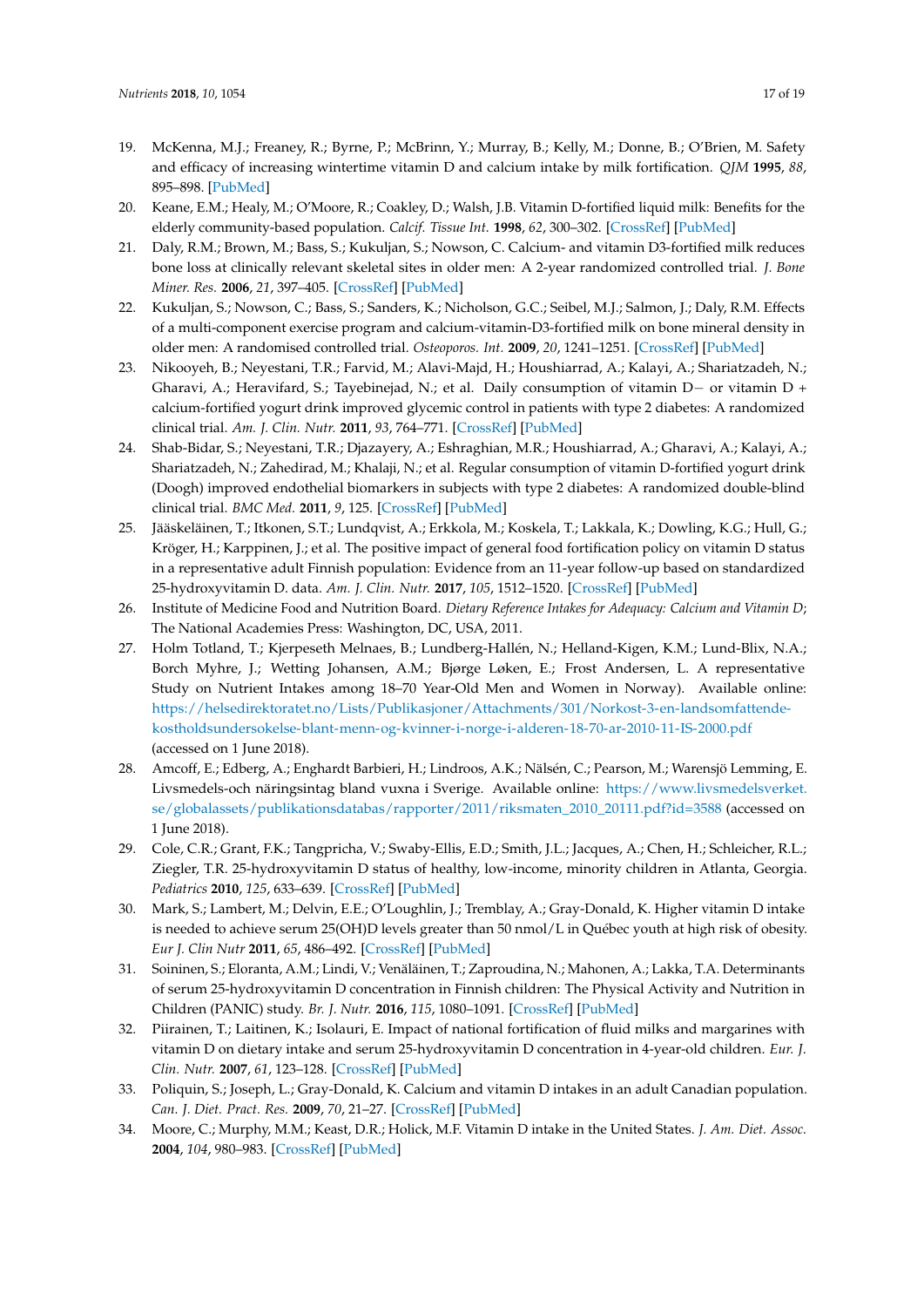- <span id="page-17-33"></span><span id="page-17-32"></span><span id="page-17-12"></span><span id="page-17-11"></span><span id="page-17-10"></span><span id="page-17-9"></span><span id="page-17-8"></span><span id="page-17-7"></span><span id="page-17-6"></span>35. Vatanparast, H.; Calvo, M.S.; Green, T.J.; Whiting, S.J. Despite mandatory fortification of staple foods, vitamin D intakes of Canadian children and adults are inadequate. *J. Steroid. Biochem. Mol. Biol.* **2010**, *121*, 301–303. [\[CrossRef\]](http://dx.doi.org/10.1016/j.jsbmb.2010.03.079) [\[PubMed\]](http://www.ncbi.nlm.nih.gov/pubmed/20399268)
- <span id="page-17-23"></span>36. Hill, K.M.; Jonnalagadda, S.S.; Albertson, A.M.; Joshi, N.A.; Weaver, C.M. Top food sources contributing to vitamin D intake and the association of ready-to-eat cereal and breakfast consumption habits to vitamin D intake in Canadians and United States Americans. *J. Food. Sci.* **2012**, *77*, H170–175. [\[CrossRef\]](http://dx.doi.org/10.1111/j.1750-3841.2012.02787.x) [\[PubMed\]](http://www.ncbi.nlm.nih.gov/pubmed/22747906)
- <span id="page-17-31"></span><span id="page-17-0"></span>37. Moore, C.E.; Radcliffe, J.D.; Liu, Y. Vitamin D intakes of adults differ by income, gender and race/ethnicity in the USA, 2007 to 2010. *Public Health Nutr.* **2014**, *17*, 756–763. [\[CrossRef\]](http://dx.doi.org/10.1017/S1368980013002929) [\[PubMed\]](http://www.ncbi.nlm.nih.gov/pubmed/24176054)
- <span id="page-17-29"></span><span id="page-17-1"></span>38. Kolahdooz, F.; Barr, A.; Roache, C.; Sheehy, T.; Corriveau, A.; Sharma, S. Dietary adequacy of vitamin D and calcium among Inuit and Inuvialuit women of child-bearing age in Arctic Canada: A growing concern. *PLoS ONE* **2013**, *8*, e78987. [\[CrossRef\]](http://dx.doi.org/10.1371/journal.pone.0078987) [\[PubMed\]](http://www.ncbi.nlm.nih.gov/pubmed/24223871)
- <span id="page-17-25"></span><span id="page-17-2"></span>39. Levy, M.A.; McKinnon, T.; Barker, T.; Dern, A.; Helland, T.; Robertson, J.; Cuomo, J.; Wood, T.; Dixon, B.M. Predictors of vitamin D status in subjects that consume a vitamin D supplement. *Eur. J. Clin. Nutr.* **2015**, *69*, 84–89. [\[CrossRef\]](http://dx.doi.org/10.1038/ejcn.2014.133) [\[PubMed\]](http://www.ncbi.nlm.nih.gov/pubmed/25028083)
- <span id="page-17-3"></span>40. O'Dowd, K.J.; Clemens, T.L.; Kelsey, J.L.; Lindsay, R. Exogenous calciferol (vitamin D) and vitamin D endocrine status among elderly nursing home residents in the New York City area. *J. Am. Geriatr. Soc.* **1993**, *41*, 414–421. [\[CrossRef\]](http://dx.doi.org/10.1111/j.1532-5415.1993.tb06950.x) [\[PubMed\]](http://www.ncbi.nlm.nih.gov/pubmed/8463529)
- <span id="page-17-26"></span><span id="page-17-4"></span>41. Kinyamu, H.K.; Gallagher, J.C.; Rafferty, K.A.; Balhorn, K.E. Dietary calcium and vitamin D intake in elderly women: Effect on serum parathyroid hormone and vitamin D. metabolites. *Am. J. Clin. Nutr.* **1998**, *67*, 342–348. [\[CrossRef\]](http://dx.doi.org/10.1093/ajcn/67.2.342) [\[PubMed\]](http://www.ncbi.nlm.nih.gov/pubmed/9459385)
- <span id="page-17-28"></span><span id="page-17-27"></span><span id="page-17-5"></span>42. Raulio, S.; Erlund, I.; Männistö, S.; Sarlio-Lähteenkorva, S.; Sundvall, J.; Tapanainen, H.; Vartiainen, E.; Virtanen, S.M. Successful nutrition policy: Improvement of vitamin D intake and status in Finnish adults over the last decade. *Eur. J. Public Health* **2017**, *27*, 268–273. [\[CrossRef\]](http://dx.doi.org/10.1093/eurpub/ckw154) [\[PubMed\]](http://www.ncbi.nlm.nih.gov/pubmed/28339536)
- <span id="page-17-24"></span><span id="page-17-13"></span>43. Abu Shady, M.M.; Youssef, M.M.; Salah El-Din, E.M.; Abdel Samie, O.M.; Megahed, H.S.; Salem, S.M.; Mohsen, M.A.; Abdel Aziz, A.; El-Toukhy, S. Predictors of serum 25-hydroxyvitamin D concentrations among a sample of Egyptian schoolchildren. *Sci. World J.* **2016**, *2016*, 8175768. [\[CrossRef\]](http://dx.doi.org/10.1155/2016/8175768) [\[PubMed\]](http://www.ncbi.nlm.nih.gov/pubmed/26942211)
- <span id="page-17-30"></span><span id="page-17-14"></span>44. Gharaibeh, M.A.; Stoecker, B.J. Assessment of serum 25(OH)D concentration in women of childbearing age and their preschool children in Northern Jordan during summer. *Eur. J. Clin. Nutr.* **2009**, *63*, 1320–1326. [\[CrossRef\]](http://dx.doi.org/10.1038/ejcn.2009.99) [\[PubMed\]](http://www.ncbi.nlm.nih.gov/pubmed/19707220)
- <span id="page-17-15"></span>45. Rosendahl, J.; Fogelholm, M.; Pelkonen, A.; Mäkelä, M.J.; Mäkitie, O.; Erkkola, M. A history of cow's milk allergy is associated with lower vitamin D status in schoolchildren. *Horm. Res. Paediatr.* **2017**, *88*, 244–250. [\[CrossRef\]](http://dx.doi.org/10.1159/000478779) [\[PubMed\]](http://www.ncbi.nlm.nih.gov/pubmed/28715821)
- <span id="page-17-16"></span>46. Lee, G.J.; Birken, C.S.; Parkin, P.C.; Lebovic, G.; Chen, Y.; L'Abbé, M.R.; Maguire, J.L. TARGet Kids! Collaboration. Consumption of non-cow's milk beverages and serum vitamin D levels in early childhood. *CMAJ* **2014**, *186*, 1287–1293. [\[CrossRef\]](http://dx.doi.org/10.1503/cmaj.140555) [\[PubMed\]](http://www.ncbi.nlm.nih.gov/pubmed/25332367)
- <span id="page-17-17"></span>47. Munasinghe, L.L.; Yuan, Y.; Willows, N.D.; Faught, E.L.; Ekwaru, J.P.; Veugelers, P.J. Vitamin D deficiency and sufficiency among Canadian children residing at high latitude following the revision of the RDA of vitamin D intake in 2010. *Br. J. Nutr.* **2017**, *117*, 457–465. [\[CrossRef\]](http://dx.doi.org/10.1017/S0007114517000320) [\[PubMed\]](http://www.ncbi.nlm.nih.gov/pubmed/28245892)
- <span id="page-17-18"></span>48. Munasinghe, L.L.; Yuan, Y.; Willows, N.D.; Faught, E.L.; Ekwaru, J.P.; Veugelers, P.J. Vitamin D deficiency and sufficiency among Canadian children residing at high latitude following the revision of the RDA of vitamin D intake in 2010—CORRIGENDUM. *Br. J. Nutr.* **2017**, *117*, 1052–1054. [\[CrossRef\]](http://dx.doi.org/10.1017/S0007114517000861) [\[PubMed\]](http://www.ncbi.nlm.nih.gov/pubmed/28534725)
- <span id="page-17-19"></span>49. Rodríguez-Rodríguez, E.; Aparicio, A.; López-Sobaler, A.M.; Ortega, R.M. Vitamin D status in a group of Spanish schoolchildren. *Minerva Pediatr.* **2011**, *63*, 11–18. [\[PubMed\]](http://www.ncbi.nlm.nih.gov/pubmed/21311425)
- <span id="page-17-20"></span>50. Barman, M.; Jonsson, K.; Hesselmar, B.; Sandin, A.; Sandberg, A.S.; Wold, A.E. No association between allergy and current 25-hydroxy vitamin D in serum or vitamin D intake. *Acta Paediatr.* **2015**, *104*, 405–413. [\[CrossRef\]](http://dx.doi.org/10.1111/apa.12936) [\[PubMed\]](http://www.ncbi.nlm.nih.gov/pubmed/25603834)
- <span id="page-17-21"></span>51. Öberg, J.; Jorde, R.; Almås, B.; Emaus, N.; Grimnes, G. Vitamin D deficiency and lifestyle risk factors in a Norwegian adolescent population. *Scand. J. Public Health* **2014**, *42*, 593–602. [\[CrossRef\]](http://dx.doi.org/10.1177/1403494814541593) [\[PubMed\]](http://www.ncbi.nlm.nih.gov/pubmed/25053469)
- <span id="page-17-22"></span>52. Charatcharoenwitthaya, N.; Nanthakomon, T.; Somprasit, C.; Chanthasenanont, A.; Chailurkit, L.O.; Pattaraarchachai, J.; Ongphiphadhanakul, B. Maternal vitamin D status, its associated factors and the course of pregnancy in Thai women. *Clin. Endocrinol. (Oxf.)* **2013**, *78*, 126–133. [\[CrossRef\]](http://dx.doi.org/10.1111/j.1365-2265.2012.04470.x) [\[PubMed\]](http://www.ncbi.nlm.nih.gov/pubmed/22702488)